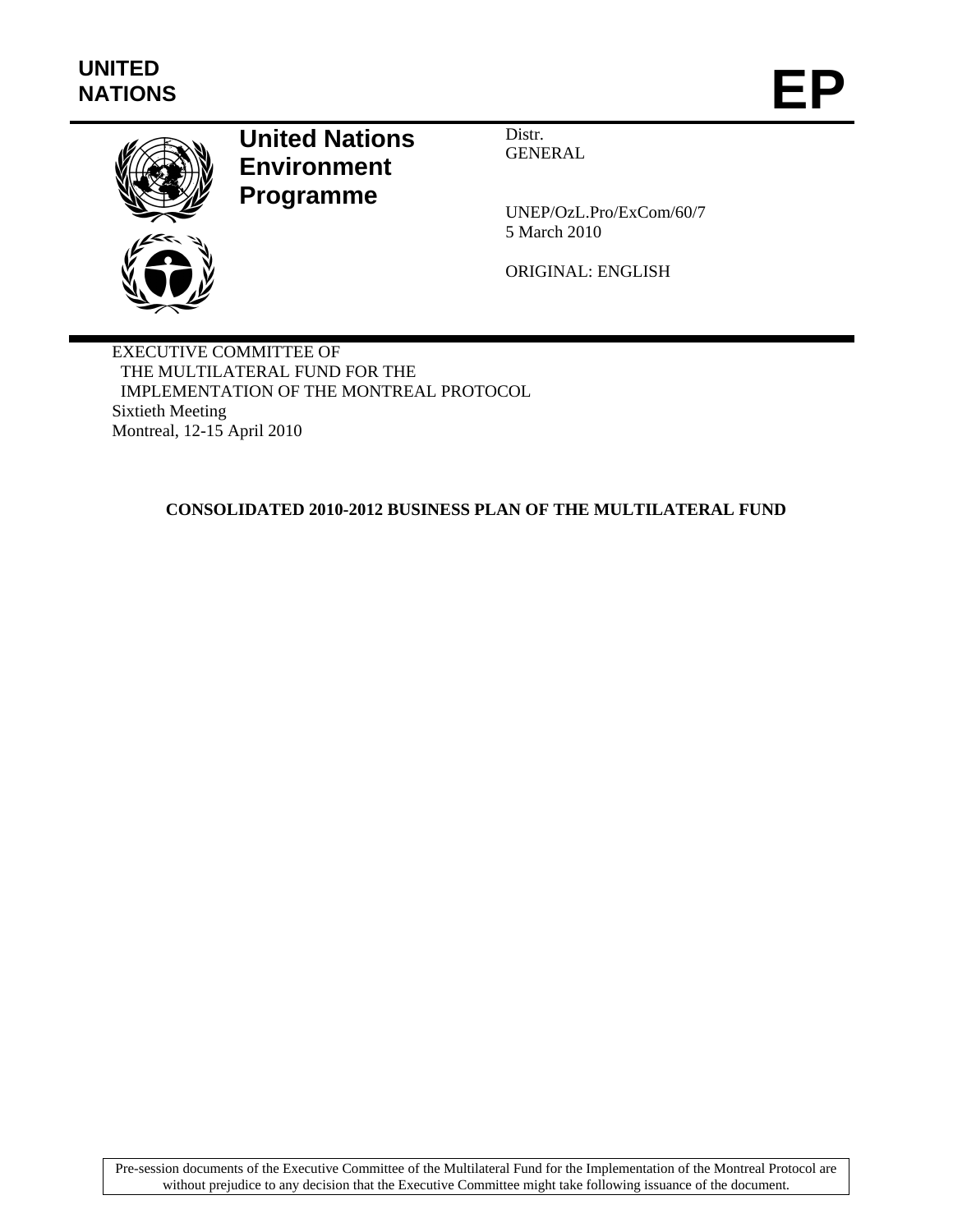## Introduction

1. The Fund Secretariat and the bilateral and implementing agencies began their collaborative efforts to review the planning to achieve the HCFC control measures up to the year 2015 on 28 and 29 January 2010 at an inter-agency coordination meeting.

2. The agencies' plans address the years from 2010 right through 2014. This corresponds to the duration of the initial HPMPs that are intended to achieve the HCFC control measures, including the freeze in 2013 and the 10 per cent reduction of HCFCs in 2015. Funding for compliance with the HCFC control measures is expected to be allocated on the basis of multi-year agreements up to 2015.

3. Since the adoption of the Model rolling three-year phase-out plan by the Executive Committee at its 38th Meeting (decision 38/66), business planning in the Multilateral Fund has been based on addressing certain amounts of ODS for specific countries to enable compliance with the Protocol's control measures.

4. A spreadsheet that includes data compiled from the business plans is available to Executive Committee members upon request.

5. The present document consists of the following seven sections:

| Section I:   | Resource availability                 |
|--------------|---------------------------------------|
| Section II:  | Resource allocation in business plans |
| Section III: | MYAs and standard costs               |
| Section IV:  | ODS disposal activities               |
| Section V:   | <b>HCFC</b> activities                |
| Section VI:  | Performance indicators                |
| Section VII: | Observations and recommendations      |

## **SECTION I: RESOURCE AVAILABILITY**

6. Decision XX/10 of the Twentieth Meeting of the Parties established a replenishment of the Multilateral Fund at a level of US \$490 million for the period 2009-2011. Table 1 shows the actual receipts of the component sources of the replenishment. US \$68 million of the US \$73.9 million carryover has already been received. About half of the needed level of interest expected for the first year of the triennium has also been received.

### Table 1

### **ACTUAL RECEIPTS OF COMPONENTS OF THE 2009-2011 REPLENISHMENT (US\$)**

|             | <b>Replenishment</b> | <b>Actual receipts</b> |
|-------------|----------------------|------------------------|
| New pledges | 400,000,000          | 94,078,196             |
| Carryover   | 73,900,000           | 68,175,167             |
| Interest    | 16,100,000           | 2,500,000              |
| Total       | 490,000,000          | 164,753,363            |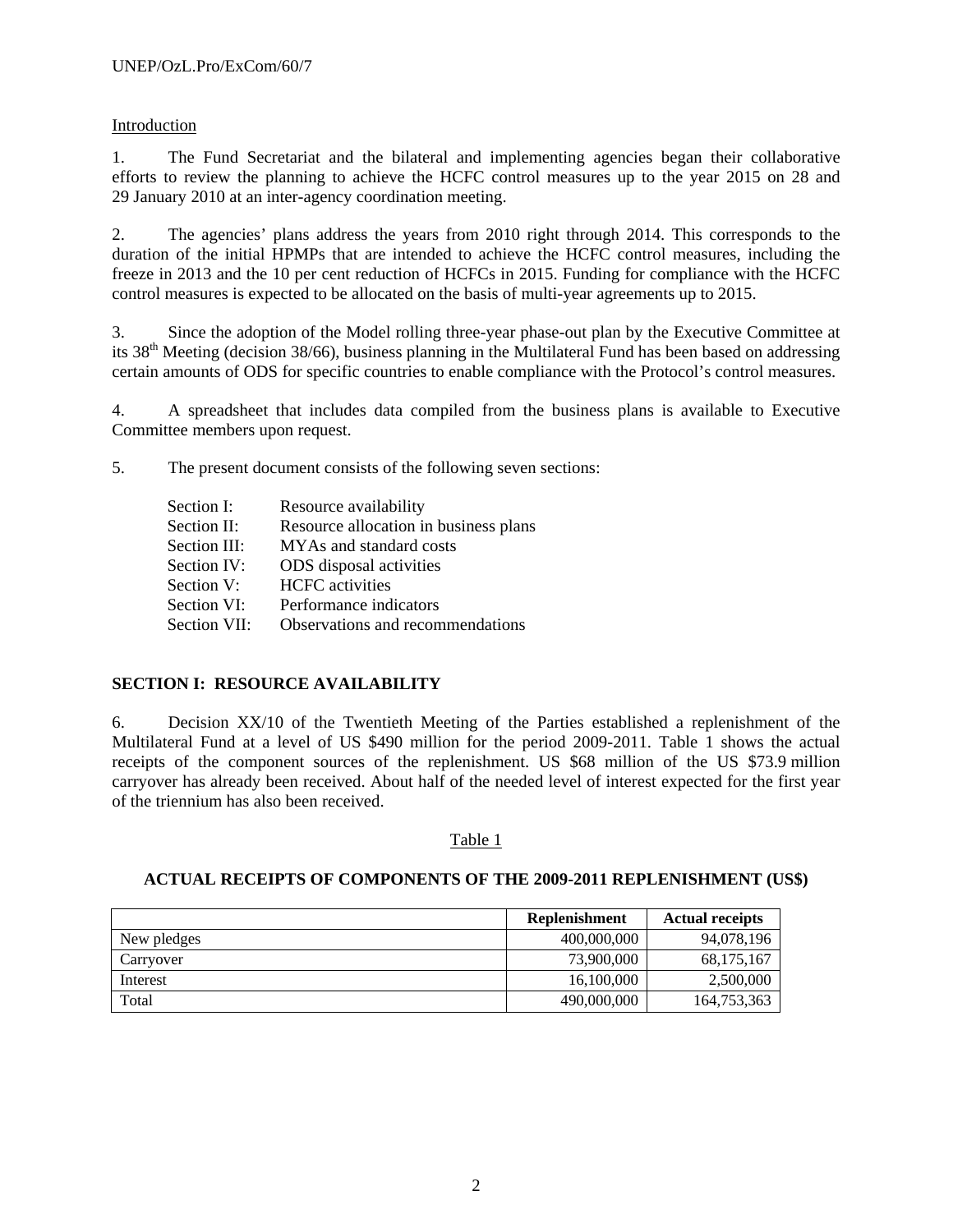7. Table 2 shows the funds approved in 2009 by meeting, and the resulting balance of funds available for 2010 and 2011, which amounts to US \$396.9 million.

#### Table 2

#### **FUNDS APPROVED IN 2009 AND BALANCE OF FUNDS AVAILABLE FOR 2010 AND 2011 (US\$)**

| Budget for the 2009-2011 triennium            |            | 490,000,000 |
|-----------------------------------------------|------------|-------------|
| Approval at 57 <sup>th</sup> Meeting          | 27,519,161 |             |
| Approval at 58 <sup>th</sup> Meeting          | 19,350,768 |             |
| Approval at $59th Meeting*$                   | 46,230,996 |             |
| Sub-total $(57th, 58th,$ and $59th$ Meetings) |            | 93,100,925  |
| Balance                                       |            | 396,899,075 |

\*Including Secretariat ExCom Cost and Treasurer

8. Decision 57/4 established annual budgets for the 2009-2011 triennium. Table 3 indicates that the budget for 2010, after adjusting it to take into account the balance of funds remaining from 2009, would be US \$193.9 million.

#### Table 3

#### **REVISED BUDGETS FOR 2009-2011 FOLLOWING 2009 (US\$)**

|                                      | 2009        | 2010        | 2011        | 2009-2011   |
|--------------------------------------|-------------|-------------|-------------|-------------|
| Budget per decision 57/4             | 106,000,000 | 181,000,000 | 203,000,000 | 490,000,000 |
| Total amount approved in 2009        | 87,524,032  |             |             |             |
| Secretariat ExCom Cost and Treasurer | 5,576,893   |             |             |             |
| Balance after approvals              | 12,899,075  |             |             |             |
| Budget adjusted by balance from 2009 |             | 193,899,075 |             |             |

9. The Executive Committee may wish to adopt a budget of US \$193.9 million for 2010 while noting the budget for 2011 of US \$203 million established by decision 57/4.

#### **SECTION II: RESOURCE ALLOCATION IN THE BUSINESS PLANS**

10. Table 4 presents, by year, the value of activities included in the business plans according to categories required for compliance and not required for compliance on the basis of the Model rolling three-year phase-out plan. The values included in the business plans exceed the budgets for 2010 and 2011 by US \$111.8 million and US \$231.4 million, respectively.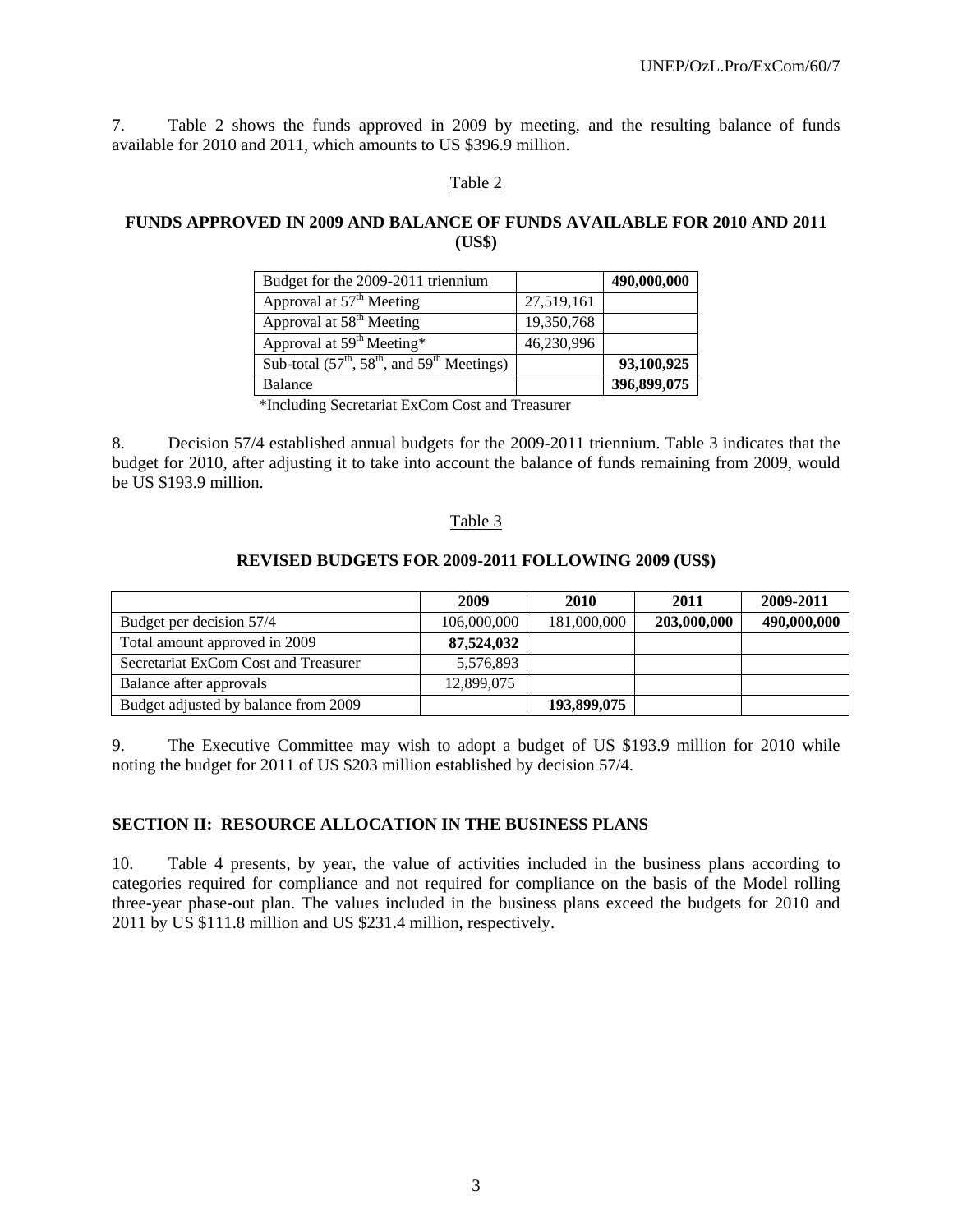## Table 4

## **RESOURCE ALLOCATION IN BUSINESS PLANS SUBMITTED TO THE EXECUTIVE COMMITTEE (2010-2014) (US \$000s)**

| <b>Required by Model</b>                             | 2010    | 2011    | 2012    | 2013    | 2014     | Total       |
|------------------------------------------------------|---------|---------|---------|---------|----------|-------------|
|                                                      |         |         |         |         |          | $(2010)$ to |
|                                                      |         |         |         |         |          | 2014)       |
| Required for Compliance (MYAs and Standard costs)    | 47,787  | 31,678  | 39,490  | 16.477  | 25,108   | 160,539     |
| Required for Compliance (HCFCs)                      | 238,079 | 396,032 | 435,009 | 553,348 | 136,786  | 1,759,255   |
| Not Required for Compliance (Resource mobilization)  | 1,505   |         |         |         |          | 1,505       |
| Not Required for Compliance (ODS disposal)           | 12.902  | 5.698   | 1.000   |         | $_{0}$   | 19,600      |
| Not Required for Compliance (Chiller, Illegal trade, | 5.452   | 1,035   | 601     |         | 0        | 7.089       |
| CTC, MBR, MDI, Studies, Workshops)                   |         |         |         |         |          |             |
| <b>Grand</b> total                                   | 305,726 | 434,443 | 476.099 | 569,825 | 161,895  | 1,947,988   |
| Annual budgets and projected budgets*                | 193,899 | 203,000 | 163,333 | 163,333 | 163,333  | 886,899     |
| <b>Difference</b>                                    | 111,827 | 231,443 | 312,766 | 406,492 | $-1,439$ | 1,061,089   |

\* Assumed budget at same level of current replenishment.

11. Table 4 further categorizes those activities required for compliance and those not required for compliance by indicating the number for MYAs already approved and allocations for standard costs, such as institutional strengthening, the Compliance Assistance Programme (CAP), core unit, and Secretariat, Executive Committee, monitoring and evaluation, and Treasurer costs. HCFC activities required for compliance constitute the largest value in the business plans. The value of resources required for HCFC activities alone exceeds the remaining budgets for the triennium. Over the period 2010 to 2014, the costs of HCFC activities is expected to be over twice the value of the budget, and projected budget of the Multilateral Fund based on the current level of replenishment.

12. Although resource mobilization and ODS disposal are not required for compliance, the Executive Committee has deferred the resource mobilization requested at previous meetings to be considered at this meeting in the context of a Special Funding Facility (see UNEP/OzL.Pro/ExCom/60/50). The Executive Committee and the Meeting of the Parties have also taken decisions relevant to the activities included in the business plan for ODS disposal. This document addresses the possible value of a window for ODS-disposal activities.

13. The remaining category is for activities that are not required for compliance (mostly studies and workshops). These activities constitute only US \$5.4 million in 2010 and are addressed in the context of each individual agency's business plan or work programme amendment, as appropriate.

14. This document considers each of the other categories with a view to resolving the budget overruns projected by the business plans submitted to the Executive Committee.

## **SECTION III: MYAS AND STANDARD COSTS**

15. Table 5 presents the amounts included in the business plans for activities required for compliance in MYAs, TPMPs, methyl bromide, institutional strengthening, the CAP, and also the Secretariat, Executive Committee, monitoring and evaluation, and the Treasurer.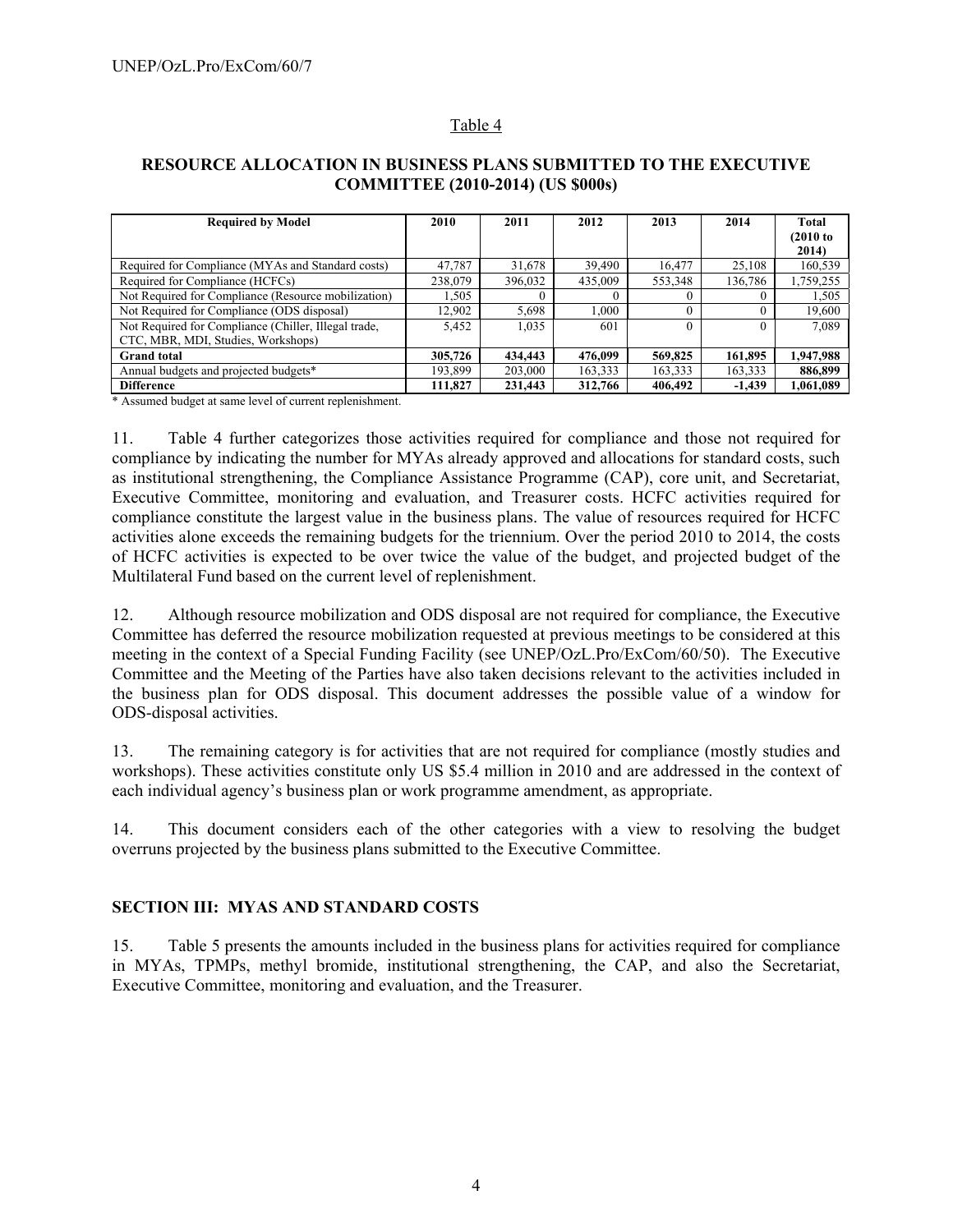## Table 5

#### **REQUIRED FOR COMPLIANCE FOR MYAS AND STANDARD COSTS (2010 to 2014) (US \$000s)**

| <b>Required by model</b>                                           | 2010   | 2011   | 2012   | 2013   | 2014   | Total (2010 to 2014) |
|--------------------------------------------------------------------|--------|--------|--------|--------|--------|----------------------|
| Approved multi-year                                                | 1.263  | 4.327  | 4.230  | 821    | 2.293  | 22,933               |
| New MBR activities                                                 | 2.147  | 580    | 538    |        |        | 3,265                |
| <b>TPMP</b>                                                        | 710    | 940    |        |        |        | 1,650                |
| <b>INS</b>                                                         | 12.417 | 3.988  | 12.290 | 3.246  | 10.099 | 42,040               |
| CAP                                                                | 9.728  | 10.020 | 10.320 |        |        | 30,068               |
| Core unit                                                          | 5.693  | 5.865  | 6.041  | 6.222  | 6.408  | 30.229               |
| Secretariat, ExCom. and M&E Cost minus Canadian counterpart        | 5.329  | 5.458  | 5.572  | 5.688  | 5.808  | 27,855               |
| Treasurer                                                          | 500    | 500    | 500    | 500    | 500    | 2.500                |
| <b>Total (Required for Compliance for MYAs and Standard Costs)</b> | 47,787 | 31,678 | 39,490 | 16.477 | 25,108 | 160,539              |

16. The business plans submitted by the bilateral and implementing agencies (which include special CAP initiatives and terminal phase-out management plans) address the phase-out needs identified in the Model to enable compliance by 2015 (except for some countries, which have either reported their latest consumption as zero, or which could access special CAP initiatives, if requested) except Ethiopia and Timor-Leste for CFCs, Somalia for halon, Iraq and Tunisia for methyl bromide, Ecuador for CTC, and Brazil, Colombia, Haiti, India, the Democratic People's Republic of Korea and Mexico for methyl chloroform. Ethiopia and Timor-Leste will submit an HPMP in lieu of a TPMP that could cover remaining obligations. No additional funds have been requested by Ecuador for CTC. Tunisia will continue to require methyl bromide until an alternative is found for high-moisture dates. The Executive Committee may wish to request the implementing agencies to consider the need for methyl bromide activities in Iraq and methyl chloroform activities in Brazil, Colombia, Haiti, India, the Democratic People's Republic of Korea and Mexico.

17. The value associated with MYAs is mostly for methyl bromide activities after 2010. Bilateral and implementing agencies included amounts for MYAs that exceed those remaining for them in the records of the Fund Secretariat by US \$773,900. France did not include the remaining tranches for the MYAs in the Central African Republic and Lao People's Democratic Republic in its business plan. The Executive Committee may wish to modify the MYA amounts in the agencies' business plans to reflect the records of the Fund Secretariat.

18. New methyl bromide activities required for compliance amount to US \$3.3 million over the next three years. TPMPs valued at US \$1.65 million are included in the business plans with US \$940,000 of that amount to be submitted in 2011. The Executive Committee may wish to consider the extent to which it continues to allocate funding for TPMP activities beyond 2010 in the light of the approval of HPMPs, and in view of the CFC phase-out controls to which they relate.

19. The total amount requested for the TPMP in Somalia by UNEP and UNIDO exceeds the maximum level allowed. The Executive Committee may wish to limit the allocation for the TPMP in Somalia to the maximum level set and adjust the business plans of UNEP and UNIDO accordingly.

20. Institutional strengthening has been extended until the end of 2011. For planning purposes, it is assumed to be extended at the level projected in the Model to ensure there are adequate resources available for an extension in the future. However, implementing agencies have included values for institutional strengthening in their business plans that vary from those allowed under the current funding structure by US \$219,235. The Executive Committee may wish to amend the business plans of the implementing agencies according to the model for the following institutional strengthening projects: Eritrea (UNEP), Georgia (UNDP), Kenya (UNEP), Libyan Arab Jamahiriya (UNIDO), Montenegro (UNIDO), Pakistan (UNDP), Qatar (UNIDO), Thailand (World Bank), and Turkey (UNIDO).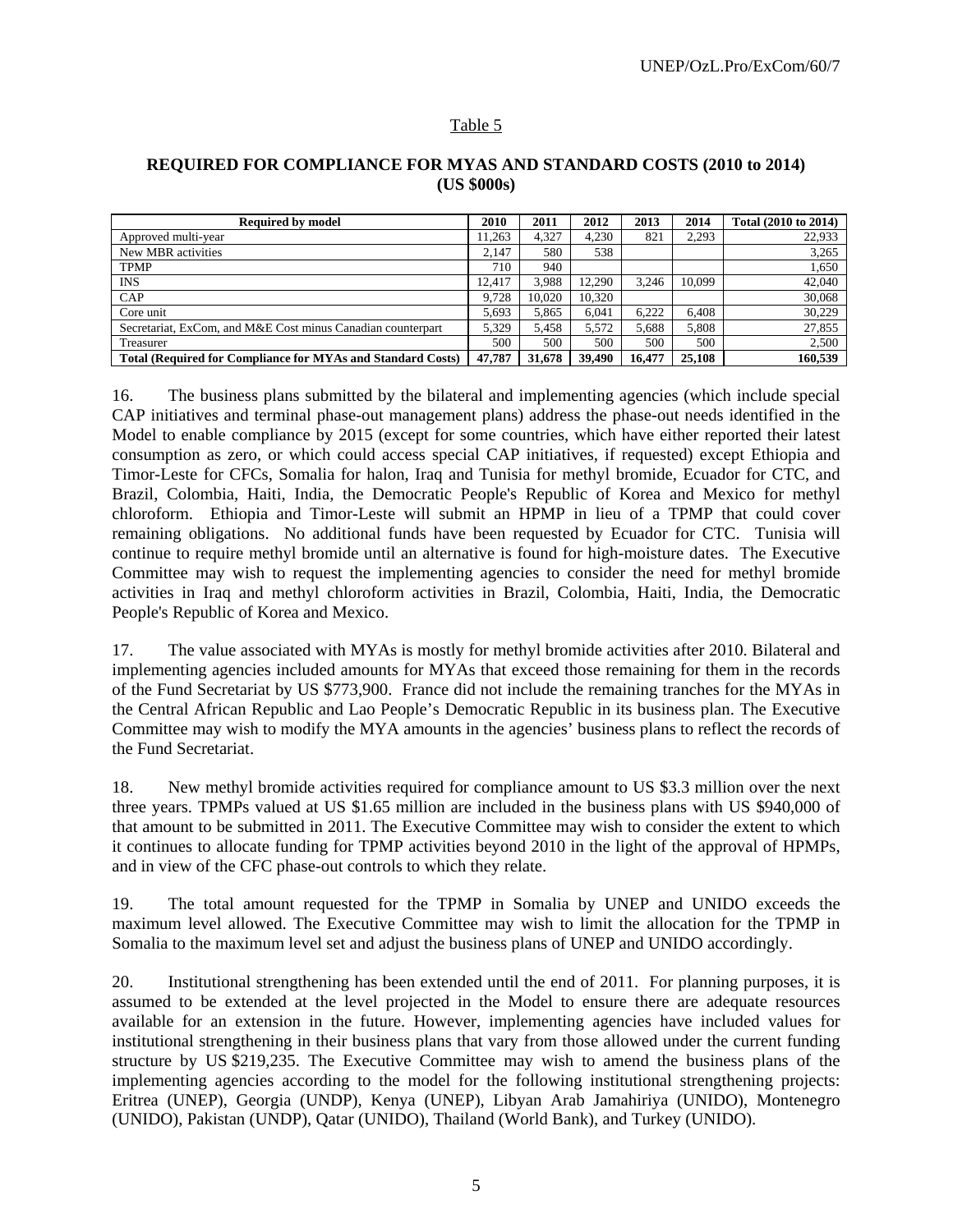21. CAP, core unit costs, Secretariat/Executive Committee and monitoring and evaluation costs, and the Treasurer's costs are expected to be maintained at the rates of increases that have been agreed to-date.

## **SECTION IV: ODS DISPOSAL ACTIVITIES**

22. At its 58<sup>th</sup> Meeting, the Executive Committee approved the interim guidelines for the funding of demonstration projects for the disposal of ODS in accordance with paragraph 2 of decision XX/7 of the Meeting of the Parties allowing, "a limited number of demonstration projects for ODS disposal related to paragraph 2 of decision XX/7, covering aspects not yet covered by other demonstration projects, will be considered only at the 59<sup>th</sup> Meeting for project preparation funding" (decision 58/19, paragraph (a) (ii) b.). The Twenty-First Meeting of the Parties requested "the Executive Committee to continue its consideration of further pilot projects in Article 5 Parties pursuant to decision XX/7 and, in that context, to consider the costs of a one-time window within its current destruction activities to address the export and environmentally sound disposal of assembled banks of ozone-depleting substances in low-volume-consuming countries that are not usable in the Party of origin." (decision XXI/2, paragraph 2).

23. At its 59<sup>th</sup> Meeting, the Executive Committee approved project preparation funds for ODS disposal and requested "UNIDO to submit two additional project preparation requests for ODS disposal pilot projects, one for Africa and one for West Asia, in line with decision 58/19, as part of their business plan for 2010" (decision 59/10). No other agency was requested to include project preparation requests for ODS disposal. Table 6 presents ODS disposal demonstration and technical assistance projects that have been included in the business plans and whether project preparation had been approved up to the  $59<sup>th</sup>$  Meeting, or if the submission was based on decision  $59/10$ .

### Table 6

## **ODS DISPOSAL DEMONSTRATION/TECHNICAL ASSISTANCE PROJECTS IN THE BUSINESS PLANS**

| Country       | Agency       | <b>Type</b> | Sector / Sub-sector                                                       | Approved<br><b>Project</b><br><b>Preparation</b><br>up to the 59 <sup>th</sup> | <b>Value</b><br>$($ \$000 $)$<br>in 2010 | <b>ODP</b><br>in<br>2010 | Value<br>$($ \$000 $)$<br>in<br>2011 | <b>ODP</b><br>in<br>2011 | <b>Value</b><br>$($ \$000 $)$<br>in 2012 | <b>ODP</b><br>in<br>2012 |
|---------------|--------------|-------------|---------------------------------------------------------------------------|--------------------------------------------------------------------------------|------------------------------------------|--------------------------|--------------------------------------|--------------------------|------------------------------------------|--------------------------|
|               |              |             |                                                                           | <b>Meeting or</b><br>Dec. 59/10                                                |                                          |                          |                                      |                          |                                          |                          |
| Algeria       | Italy        | <b>DEM</b>  | ODS destruction demonstration project                                     | Yes                                                                            | 737                                      | 50                       |                                      |                          |                                          |                          |
| Algeria       | <b>UNIDO</b> | <b>DEM</b>  | ODS destruction demonstration project                                     | Yes                                                                            | 710                                      | 50                       |                                      |                          |                                          |                          |
| Bangladesh    | <b>UNEP</b>  | <b>TAS</b>  | Disposal project for ODS from the ship break<br>industry (implementation) |                                                                                | 500                                      |                          |                                      |                          |                                          |                          |
| Bangladesh    | <b>UNEP</b>  | PRP         | Disposal project for ODS from the ship break<br>industry (preparation)    |                                                                                | 30                                       |                          |                                      |                          |                                          |                          |
| <b>Brazil</b> | <b>UNDP</b>  | <b>DEM</b>  | Demo on ODS Banks Mgt and Destruction                                     | Yes                                                                            | 1,000                                    | 1,200                    |                                      |                          |                                          |                          |
| China         | Japan        | <b>DEM</b>  | Destruction                                                               | Yes                                                                            | 182                                      |                          | 1,000                                |                          | 1,000                                    |                          |
| China         | <b>UNIDO</b> | <b>DEM</b>  | ODS destruction demonstration project                                     | Yes                                                                            | 2,129                                    | 150                      |                                      |                          |                                          |                          |
| Colombia      | <b>UNDP</b>  | <b>DEM</b>  | Demo on ODS Banks Mgt and Destruction                                     | Yes                                                                            | 1.000                                    | 145                      |                                      |                          |                                          |                          |
| Cuba          | <b>UNDP</b>  | <b>DEM</b>  | Demo on ODS Banks Mgt and Destruction                                     | Yes                                                                            | 1.000                                    | 222                      |                                      |                          |                                          |                          |
| Ghana         | <b>UNDP</b>  | <b>DEM</b>  | Demo on ODS Banks Mgt and Destruction                                     | Yes                                                                            | 750                                      | 150                      |                                      |                          |                                          |                          |
| Global        | <b>UNEP</b>  | <b>TAS</b>  | Technical Assistance/support                                              |                                                                                | 250                                      |                          |                                      |                          |                                          |                          |
| India         | <b>UNDP</b>  | <b>DEM</b>  | Demo: ODS Bank Management/Destruction                                     |                                                                                | 1.000                                    | 1,200                    |                                      |                          |                                          |                          |
| India         | <b>UNEP</b>  | <b>TAS</b>  | Disposal project for ODS from the ship break<br>industry (implementation) |                                                                                | 500                                      |                          |                                      |                          |                                          |                          |
| India         | <b>UNEP</b>  | PRP         | Disposal project for ODS from the ship break<br>industry (preparation)    |                                                                                | 30                                       |                          |                                      |                          |                                          |                          |
| Jordan        | <b>IBRD</b>  | <b>DEM</b>  | Pilot ODS Disposal project                                                |                                                                                | $\Omega$                                 | $\Omega$                 | $\Omega$                             | 5                        | $\Omega$                                 | $\Omega$                 |
| Jordan        | <b>IBRD</b>  | PRP         | PRP for Pilot ODS disposal project                                        |                                                                                | 32                                       |                          |                                      |                          |                                          |                          |
| Mexico        | <b>UNIDO</b> | <b>DEM</b>  | ODS disposal demonstration project                                        | Yes                                                                            | 1,064                                    | 75                       |                                      |                          |                                          |                          |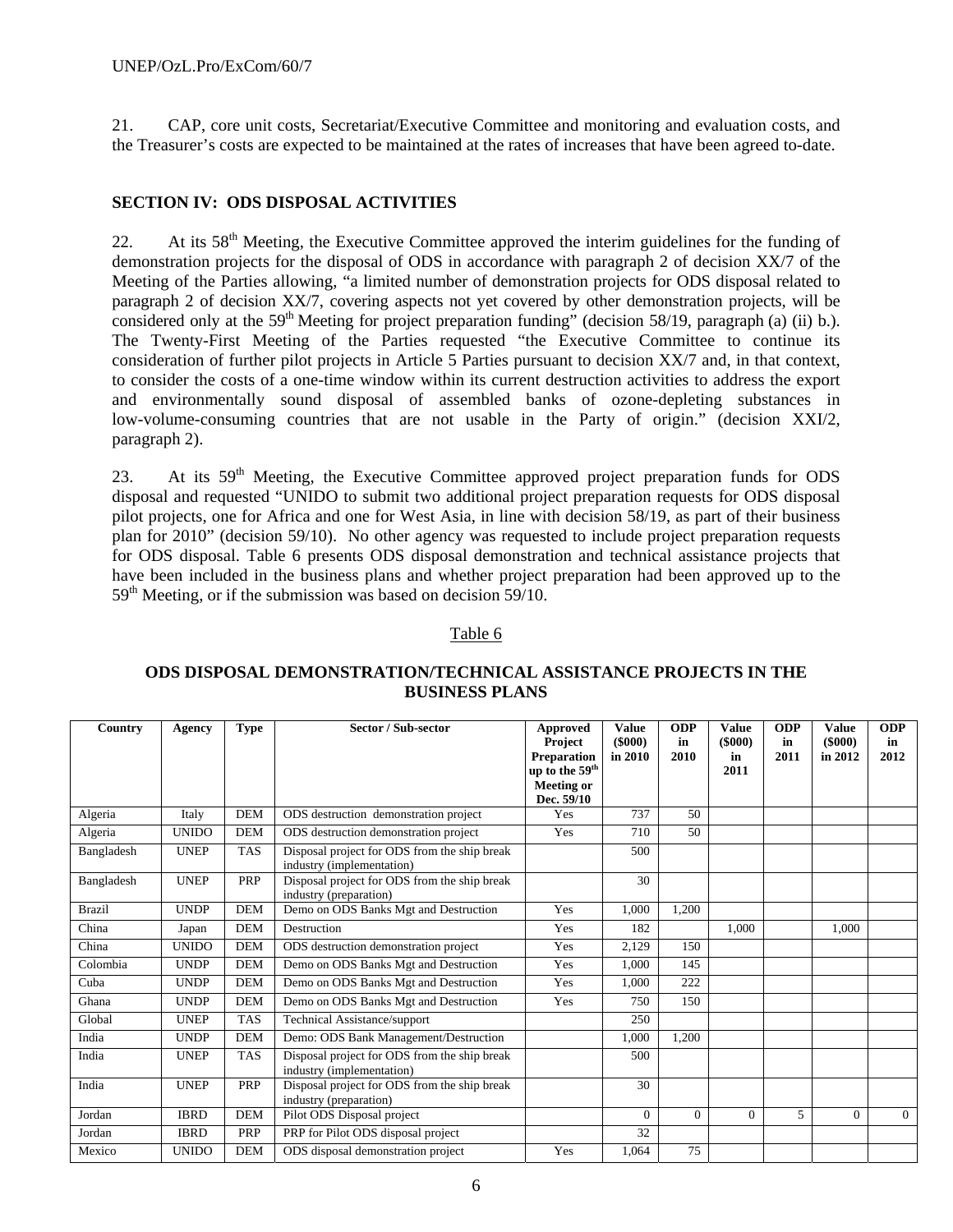| Country      | Agency       | Type       | Sector / Sub-sector                                                       | Approved<br><b>Project</b><br><b>Preparation</b><br>up to the 59 <sup>th</sup><br><b>Meeting or</b><br>Dec. 59/10 | Value<br>$($ \$000 $)$<br>in 2010 | <b>ODP</b><br>in<br>2010 | <b>Value</b><br>$($ \$000 $)$<br>in<br>2011 | <b>ODP</b><br>in<br>2011 | Value<br>$($ \$000 $)$<br>in 2012 | <b>ODP</b><br>in<br>2012 |
|--------------|--------------|------------|---------------------------------------------------------------------------|-------------------------------------------------------------------------------------------------------------------|-----------------------------------|--------------------------|---------------------------------------------|--------------------------|-----------------------------------|--------------------------|
| Pakistan     | <b>UNEP</b>  | <b>TAS</b> | Disposal project for ODS from the ship break<br>industry (implementation) |                                                                                                                   | 500                               |                          |                                             |                          |                                   |                          |
| Pakistan     | <b>UNEP</b>  | PRP        | Disposal project for ODS from the ship break<br>industry (preparation)    |                                                                                                                   | 30                                |                          |                                             |                          |                                   |                          |
| Region: AFR  | Japan        | <b>DEM</b> | Destruction                                                               | Dec. 59/10                                                                                                        | 600                               |                          |                                             |                          |                                   |                          |
| Region: AFR  | <b>UNIDO</b> | <b>DEM</b> | ODS destruction demonstration project                                     | Dec. $59/10$                                                                                                      |                                   |                          | 1,344                                       | 100                      |                                   |                          |
| Region: AFR  | <b>UNIDO</b> | PRP        | ODS destruction/demo                                                      | Dec. $59/10$                                                                                                      | 91                                | $\Omega$                 |                                             |                          |                                   |                          |
| Region: ASP  | Japan        | <b>DEM</b> | Demonstration project on ODS disposal                                     | Dec. 59/10                                                                                                        | 100                               |                          |                                             |                          |                                   |                          |
| Region: ASP  | <b>UNEP</b>  | PRP        | <b>ODS</b> Destruction                                                    |                                                                                                                   | 226                               |                          |                                             |                          |                                   |                          |
| Region: ASP  | <b>UNEP</b>  | <b>TAS</b> | <b>ODS</b> Destruction                                                    |                                                                                                                   | 350                               |                          |                                             |                          |                                   |                          |
| Region: ASP  | <b>UNIDO</b> | <b>DEM</b> | ODS destruction demonstration project                                     | Dec. 59/10                                                                                                        |                                   |                          | 1,290                                       | 100                      |                                   |                          |
| Region: ASP  | <b>UNIDO</b> | PRP        | Demo                                                                      | Dec. 59/10                                                                                                        | 91                                | $\Omega$                 |                                             |                          |                                   |                          |
| Turkey       | France       | DEM        | <b>ODS</b> Disposal                                                       | Yes                                                                                                               |                                   |                          | 1,000                                       | 150                      |                                   |                          |
| Turkey       | <b>UNIDO</b> | <b>DEM</b> | Destruction demonstration project                                         | Yes                                                                                                               |                                   |                          | 1,064                                       | 75                       |                                   |                          |
| <b>TOTAL</b> |              |            |                                                                           |                                                                                                                   | 12,902                            | 3,242                    | 5,698                                       | 430                      | 1,000                             | $\Omega$                 |

24. No ODS tonnage was provided by UNEP or Japan for their projects. The interim guidelines for ODS disposal demonstration projects require that agencies provide an estimate of the amount of each ODS that is meant to be handled within the project (decision 58/19, paragraph (a) (iv) (a. iii)). The Executive Committee may wish to determine whether new project preparation requests for ODS disposal included in the business plans, as well as those without ODS phase-out, should be removed in the light of decision  $58/19$ , paragraph (a)(ii) b.

25. Decision 58/19, paragraph (a) (ii) c. requires *inter alia* that funding would be limited to a maximum level of up to US \$13.2/kg of ODS to be destroyed for non-low-volume consuming countries. All of the demonstration projects have a cost-effectiveness below that level, except for the joint UNIDO/Japan ODS disposal activity in China that has a cost-effectiveness of US \$25/kg. The Executive Committee may wish to reduce the allocation for this activity to US \$1.9 million for the 150 ODP tonnes to be destroyed, instead of the US \$4.311 million total costs in the business plans of UNIDO (US \$2.129 million) and Japan (US \$2.182 million).

26. The business plans include US \$19.6 million for ODS demonstration, technical assistance projects and associated project preparation. Project preparation amounting to US \$530,750 would result in US \$12.4 million in projects to be submitted in 2010, US \$5.7 million in 2011 and US \$1 million in 2012.

27. The total number of activities resulting from project preparation approved at the 59<sup>th</sup> Meeting amounts to US \$8.913 million in 2010, US \$3.064 million in 2011, and US \$1 million in 2012. The UNIDO and Japan activities together amount to US \$700,000 in 2010 and US \$2.634 million in 2011, in accordance with decision 59/10. Activities based on approved project preparation in the light of decision 58/19, paragraph (a) (ii) c. and per decision 59/10 amount to US \$16.311 million.

28. The Executive Committee may wish to determine the level of a window for ODS activities in the light of the above.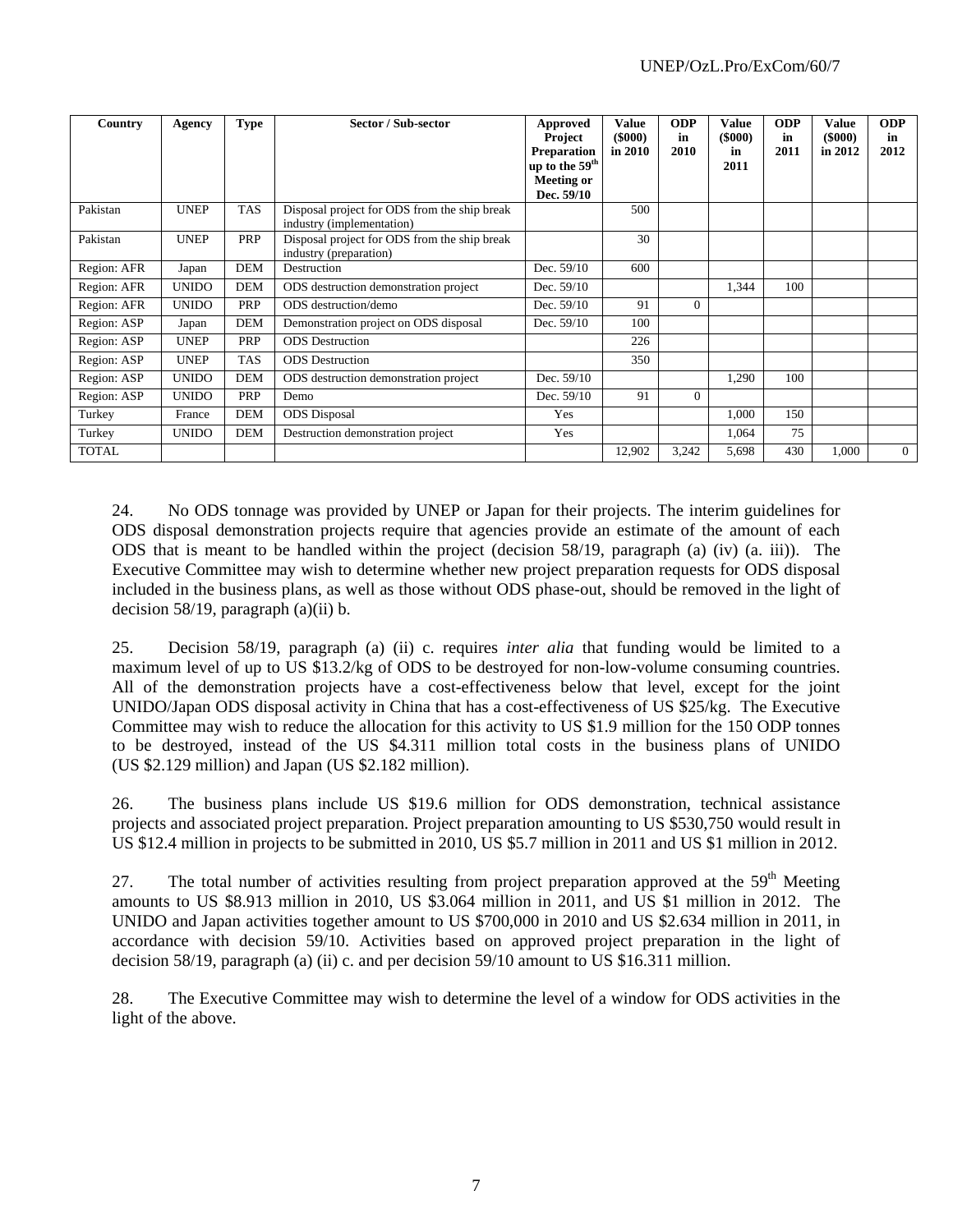## **SECTION V: HCFC ACTIVITIES**

#### **HCFC tonnage required for compliance with HCFCs controls and accelerated phase-out**

29. At its  $59<sup>th</sup>$  Meeting, the Executive Committee adopted "the 2010-2012 model rolling three-year phase-out plan as a flexible guide for resource planning for the corresponding triennium, noting significant uncertainty with regard to the amount of HCFC consumption to be addressed during this period" (decision 59/5, paragraph (a)). Implementing agencies indicated that they used the Model as the basis for the general levels of tonnage included in their business plans. A comparison of the Model versus the tonnage in the business plans resulted in an apparently higher level of HCFC phase-out than required by the Model for several countries. Agencies were asked to indicate if the tonnage in their business plans for the following countries were for accelerated phase-out, since the tonnage exceeded the level required for compliance by over 10 ODP tonnes: China; Colombia; Costa Rica; Indonesia; Jordan; Mongolia; the Philippines; Seychelles; and Thailand.

30. The Executive Committee may wish to consider whether funding could be allocated for accelerated phase-out for countries for which more tonnage was included in the business plans than is required for compliance.

31. There were also cases of countries for which the tonnage included in the business plan was not sufficient to achieve compliance based on the Model. Agencies were asked to ensure that there was sufficient tonnage allocated in the business plans to meet the control measures. If the Executive Committee chooses to allocate its resources based on the tonnage indicated in the model rolling three-year phase-out plan, the Committee may wish to consider adding tonnage for the following countries to ensure there are sufficient resources to meet compliance requirements since the tonnage level was over 10 ODP tonnes below the level required by the Model: Argentina; Kenya; Kuwait; Mexico; Nigeria; Viet Nam; and Yemen.

### **HCFC production sector**

32. Project activities amounting to US \$367.2 million are included in the business plans for 2010 to 2014. US \$43.8 million is included in the current triennium for 2010 and 2011. It may be recalled that the TEAP replenishment study assumed that there would be no funding for the production sector until the 2012 to 2014 triennium, since production sector projects had been aimed at closure and any closure would not be necessary until 2013.

33. The World Bank has already received project preparation funds for the production sector in China. Its plan anticipates using US \$350 million for HCFC production closure in China to meet the 10 per cent reduction by 2015 and to phase-out 4,500 ODP tonnes at a cost-effectiveness of US \$77.78/kg. The Sub-group on the Production Sector is considering a proposal for terms of reference for production sector audits during its meetings in the margins of the  $60<sup>th</sup>$  Meeting of the Executive Committee, as well as guidelines for HCFC production sector projects. China received a total of US \$170 million for the 100 per cent phase-out of CFC production on a baseline production of 47,004 ODP tonnes. The level of funds for the HCFC production sector in the current business plans (US \$350 million) would achieve the 10 per cent reduction by 2015 covering a phase-out of 4,500 ODP tonnes.

34. The World Bank and UNEP have also included project preparation activities for the production sector in India. The Bank has proposed US \$14.585 million in its business plan to phase out 221 ODP tonnes at a cost-effectiveness of US \$66/kg. Under the current production sector agreements for all countries, except China, no additional funding is allowed for HCFC production closure for swing plants that have received funding for CFC closure. The issue of swing plants is under consideration in the context of the Sub-group's consideration of guidelines for HCFC production sector phase-out.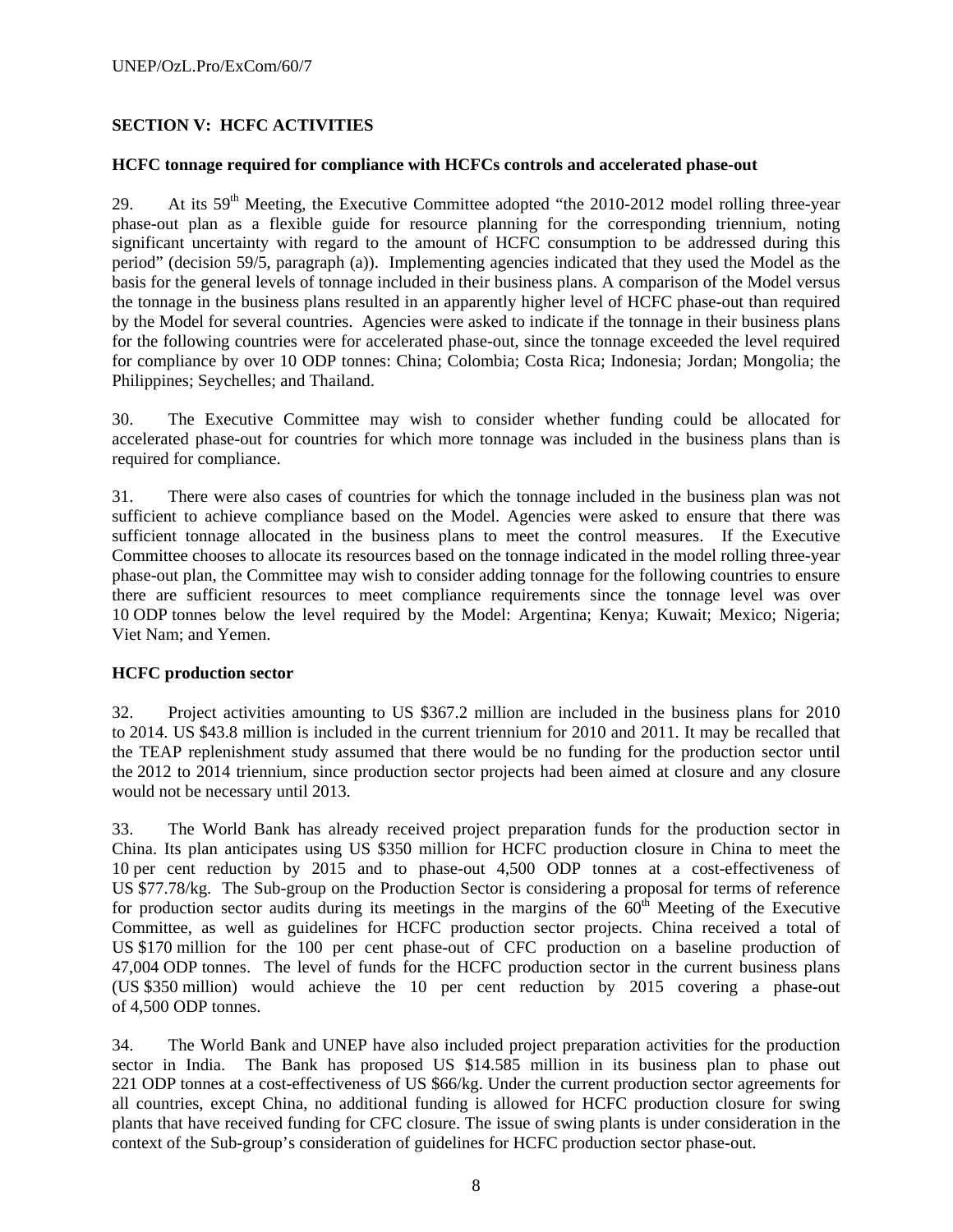35. The Executive Committee may wish to consider what level of allocation should be maintained for the HCFC production sector in the business plans, whether any funds should be maintained for countries not currently eligible, and whether any funds should be allocated in the current triennium.

#### **HCFC demonstration projects**

36. In 2009, the Executive Committee approved two demonstration projects in the foam sector in China as well as four project preparation activities to develop demonstration projects. Demonstration projects are intended to inform HPMP development and to do so they needed to be rapidly implemented. Table 7 presents the demonstration projects in the business plans.

#### Table 7

| Country      | Agency       | <b>HCFC</b> | Category                      | Value   | <b>ODP</b>     | <b>Value</b>  | <b>ODP</b> | <b>Value</b>  | Approved    |
|--------------|--------------|-------------|-------------------------------|---------|----------------|---------------|------------|---------------|-------------|
|              |              | chemical    |                               | (\$000) | in             | $($ \$000 $)$ | in         | $($ \$000 $)$ | project     |
|              |              |             |                               | in 2010 | 2010           | in 2011       | 2011       | in 2012       | preparation |
| China        | <b>UNEP</b>  | <b>HCFC</b> | HCFC - DEM - Servicing        | 30      |                |               |            |               |             |
| China        | Japan        | $HCFC-141b$ | HCFC - DEM - Solvent          | 500     |                |               |            |               |             |
| China        | <b>UNDP</b>  | HCFC-22     | HCFC - DEM - Foam XPS         | 1.398   |                |               |            |               |             |
| China        | <b>UNDP</b>  | HCFC-22     | HCFC - DEM - Refrigeration    | 4,623   | $\overline{c}$ |               |            |               |             |
| China        | <b>UNDP</b>  | HCFC-22     | HCFC - DEM - Refrigeration    | 2,258   | $\overline{4}$ |               |            |               |             |
|              |              |             | Commercial                    |         |                |               |            |               |             |
| China        | <b>UNIDO</b> | HCFC-22     | HCFC - DEM - Refrigeration AC | 4,300   |                |               |            |               |             |
| China        | Japan        | HCFC-       | HCFC - DEM - Foam XPS         | 1,000   |                |               |            |               |             |
|              |              | 22/142b     |                               |         |                |               |            |               |             |
| China        | <b>UNIDO</b> | HCFC-       | HCFC - DEM - Foam XPS         | 1,075   |                |               |            |               |             |
|              |              | 22/142b     |                               |         |                |               |            |               |             |
| Colombia     | Japan        | HCFC-141b   | HCFC - DEM - Foam Rigid       | 500     |                |               |            |               |             |
| Jordan       | <b>UNIDO</b> | HCFC-141b   | HCFC - DEM - Foam             | 177     |                |               |            |               | Yes         |
| Jordan       | <b>UNIDO</b> | HCFC-22     | HCFC - DEM - Refrigeration    | 3,010   | 7              |               |            |               | Yes         |
|              |              |             | Manufacturing                 |         |                |               |            |               |             |
| Kuwait       | <b>UNDP</b>  | HCFC-22     | HCFC - DEM - Foam XPS         |         |                | 376           | $\Omega$   |               |             |
| Nigeria      | Japan        | $HCFC-22$   | HCFC - DEM - Refrigeration    | 800     |                |               |            |               |             |
|              |              |             | Commercial                    |         |                |               |            |               |             |
| Region: ASP  | <b>UNEP</b>  | <b>HCFC</b> | HCFC - DEM - Servicing        | 100     |                | 100           |            | 100           |             |
| Region: ECA  | <b>UNIDO</b> | $HCFC-22$   | HCFC - DEM - Refrigeration    | 271     |                |               |            |               |             |
|              |              |             | Commercial                    |         |                |               |            |               |             |
| Saudi Arabia | <b>UNIDO</b> | HCFC-22     | HCFC - DEM - Refrigeration AC |         |                | 3,225         | 15         |               |             |
| Turkey       | <b>UNDP</b>  | HCFC-22     | HCFC - DEM - Foam XPS         | 223     | $\Omega$       |               |            |               |             |
| <b>Total</b> |              |             |                               | 20,264  | 16             | 3,701         | 15         | 100           |             |

#### **HCFC DEMONSTRATION PROJECTS**

37. The Executive Committee may wish to consider if additional demonstration projects are needed beyond those for which project preparation has already been approved, whether demonstration projects without a phase-out should be maintained in the business plans, and whether demonstration projects to be submitted after 2010 would contribute to HPMP development or should be removed from the business plans.

### **HPMP/HCFC project preparation**

38. The total level of project preparation for HPMP (US \$1 million), investment projects (US \$2.41 million), and demonstration projects (US \$309,000) is US \$3.72 million. Implementing agencies have proposed amounts in their business plans that exceed the maximum level allowed for project preparation for HPMPs, HCFC demonstration projects, and HCFC investment projects pursuant to decisions 55/13 and 56/16. The HPMP project preparation budget exceeds the eligible funding limit for this activity for Afghanistan (Germany and UNEP); the Democratic People's Republic of Korea (UNEP and UNIDO); and Libyan Arab Jamahiriya (UNIDO). The HCFC demonstration preparation budget exceeds the eligible funding limit for this activity in China (UNDP and UNIDO). The HPMP investment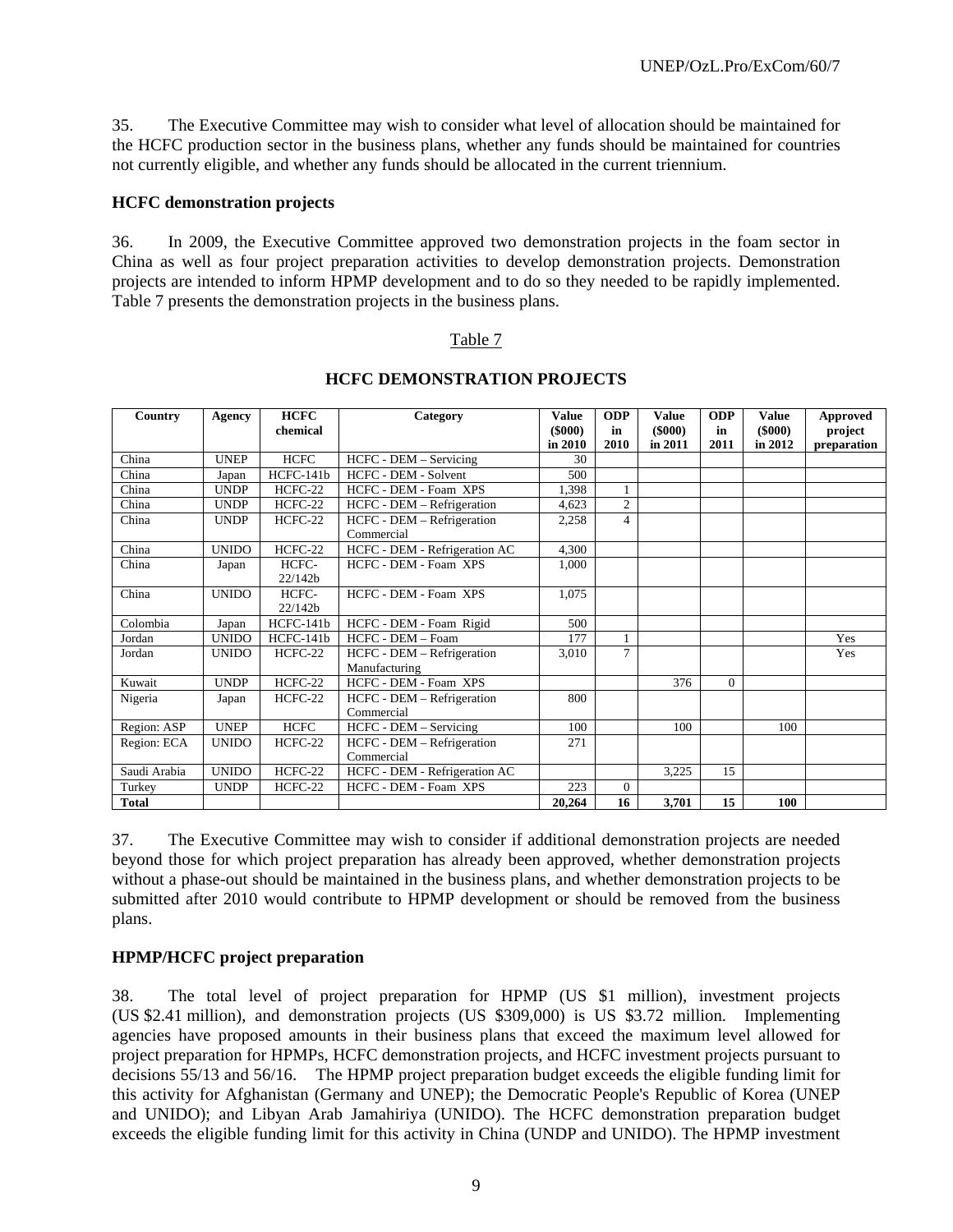preparation budget also exceeds the eligible funding limit for Syrian Arab Republic (UNIDO), Uruguay (UNIDO); and Viet Nam (World Bank).

39. The Executive Committee may wish to adjust the respective business plans for HPMPs, HCFC demonstration and HCFC investment project preparation to correspond to the values approved for such activities in the light of decisions 55/13 and 56/16.

## **HCFC servicing sector for LVCs**

40. For the 2009 business plans it was suggested that, in the absence of firm estimates or cost guidelines for HPMP implementation, the values in Table 13 of Annex IV of the HCFC Cost Study (UNEP/OzL.Pro/ExCom/55/47) could be used as a basis for estimates for LVCs and countries with only HCFC servicing sector components in the business plan.

41. Since that time, the Executive Committee's contact group on HCFC guidelines has refined the values in Table 13, but no final decision on HCFC guidelines has been taken. For the purposes of business planning and allocating resources, the Fund Secretariat compared the values for HPMPs in the agencies' business plans to those under discussion to-date, and found that the values in the business plan (US \$44.07 million) exceed those under discussion (US \$8.65 million) by US \$35.42 million.

42. The Executive Committee may wish to allocate funds in the business plans for LVCs in the light of the discussion of HPMPs for the servicing sector to-date.

## **HCFC for non-LVCs**

43. The value of consumption and production activities for non-LVCs amounts to US \$1.64 billion out of the US \$1.9 billion level in the business plans. The US \$1.9 billion in the business plans exceed the annual budget and projected budget by US \$1.1 billion. Therefore, most of the adjustment will have to occur with respect to the allocation for the HCFC phase-out in non-LVCs, but this will be largely impacted by the HCFC production sector costs. Ultimately all of the adjustments made to the other aspects of the business plan will have an impact. The higher the funds allocated for other items in the business plans, then the lower will be the funds available for HCFC phase-out in non-LVCs.

44. Simply reducing these amounts by 58 per cent would likely enable the Executive Committee to remain within its budget, and projected budget, to meet the 10 per cent reduction. This would mean that the allocation for the production sector of US \$154 million, and assigning an overall cost-effectiveness for the tonnage in the business plan for consumption phase-out activities in non-LVC countries, would have to be reduced to about US \$59/ODP kilogramme from the US \$135/ODP kilogramme in the business plans as submitted. A final cost-effectiveness figure could be determined based on the adjustments to other aspects of the business plans, including levels of tonnage.

45. The Executive Committee may wish to adjust the cost-effectiveness of HCFC activities for non-LVCs to US \$TBD/ODP kilogram based on the tonnage included in the agencies' business plans for planning purposes, as adjusted, and taking into account other decisions taken by the Committee with respect to business plan allocations.

46. It might also be recalled that the largest CFC consuming country, China, received funding that resulted in a cost-effectiveness value of US \$4.92/kg as opposed to US \$6.06/kg for all other countries. This differential was largely due to economies of scale. The Executive Committee might therefore include in the business planning a cost-effectiveness differentiation similar to that experienced for the CFC phase-out where China received 81 per cent of the cost-effectiveness provided to other countries for their CFC phase-out. This was due largely to economies of scale that may also exist for HCFC phase-out.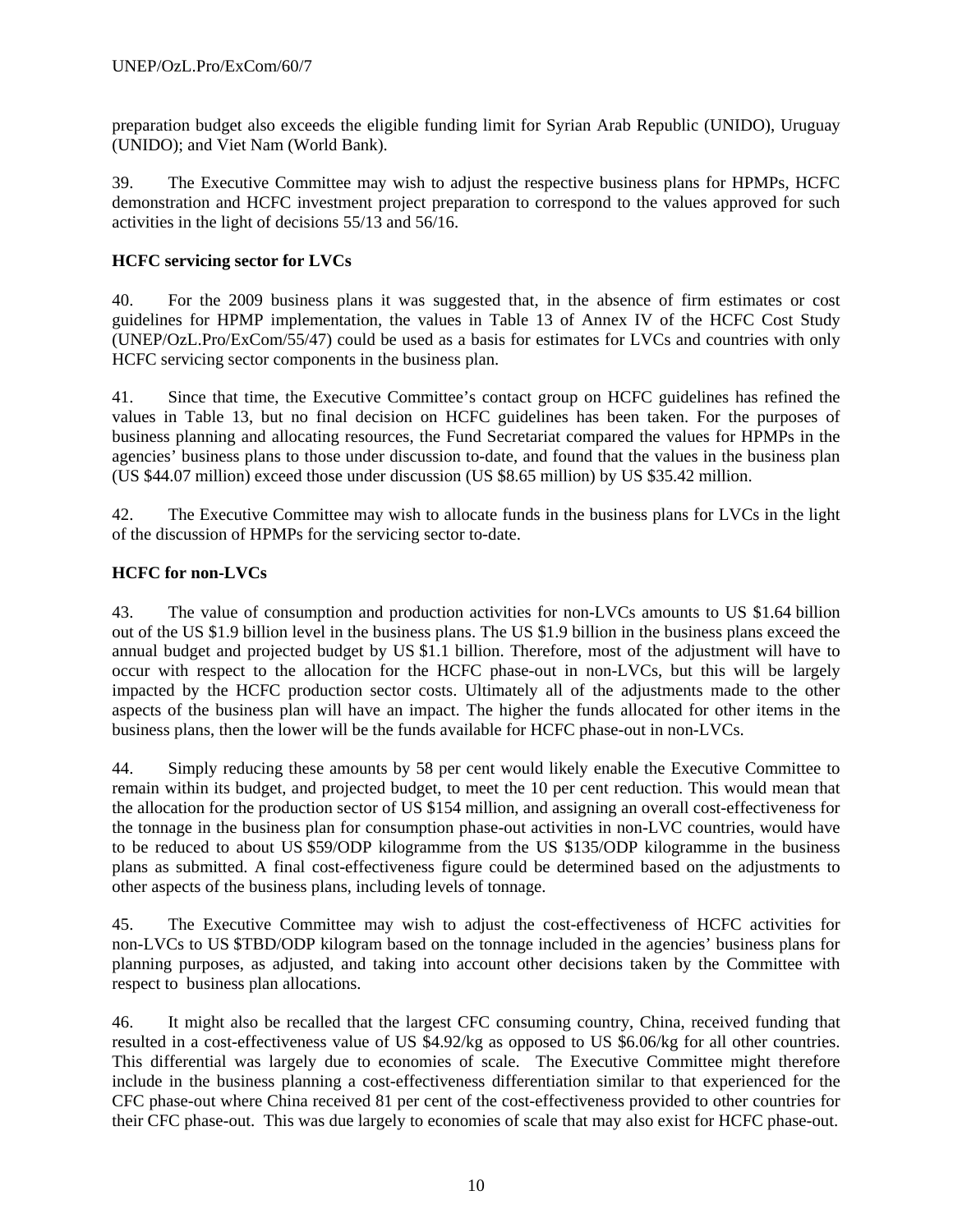## **SECTION VI: PERFORMANCE INDICATORS**

47. Decision 41/93 established the current set of performance indicators for implementing agencies. Implementing agencies provided targets for these performance indicators in their business plans. All implementing agencies have indicated in their business plans their planned efforts to assist countries to comply with the Montreal Protocol's control measures. UNEP included in its business plan expected missions to Article 5 countries and its special CAP services to assist countries with compliance needs. It also showed the extent to which its activities support those of other agencies.

48. Annex I presents information on historic performance indicators as requested in decision 42/5. The remainder of Annex I addresses investment and non-investment project indicators (2001-2005) and performance indicators that are unique to UNEP.

## **SECTION VII: OBSERVATIONS AND RECOMMENDATIONS**

## **Observations**

49. At the inter-agency coordination meeting, it was again stressed that HPMP preparation covered funding for the establishment of licensing systems and regulation/legislation for HCFCs, which should be initiated as soon as possible to take effect by the 2013 freeze. Agencies indicated that they would check the status, but no information was provided by agencies in their business plans. The Executive Committee may wish to request a status report on modifying licensing systems to be submitted in the context of the agencies' progress reports to the  $61<sup>st</sup>$  Meeting.

50. The Secretariat requested the agencies to provide information on activities needed to meet the 2015 reductions in light of the fact that HPMPs are intended to address HCFC phase-out to achieve the 10 per cent reductions in 2015. The Executive Committee may wish to request that the next business plans to be submitted to the 63rd Meeting cover the planning for the period 2011 to 2014 in lieu of the traditional three-year planning timeframe.

51. Implementing agencies were asked to identify the extent to which co-funding would be obtained for their proposed HCFC and ODS disposal activities. The agencies did not provide this information. The Executive Committee may wish to request the agencies to indicate the level of co-funding for business plan activities to be submitted to the Secretariat by the 61<sup>st</sup> Meeting and to include this information in future business plans.

52. Agencies were also asked to provide information by HCFC chemical in order to establish a cost-effectiveness value, for each, to achieve a more precise resource allocation based on cost-effectiveness. Germany, UNEP and the World Bank did not fully provide this breakdown. The Executive Committee may wish to request the implementing agencies to ensure that business plans indicate the level of HCFC phase-out by chemical, for example HCFC-22 and HCFC-141b.

53. Implementing agencies indicated that, in the absence of guidelines, the estimated values in their business plans did not include climate benefits. Therefore, it is assumed that additional climate benefits could be secured from the proposed activities in the agencies' business plans. The Executive Committee may wish to request the implementing agencies to indicate the level of climate benefits that could be addressed in the projects beyond that required to comply with the HCFCs phase-out targets.

54. The Secretariat discussed means of reducing the overrun with the agencies at the inter-agency coordination meeting. Agencies said that their business plans were their best estimates based on the Model and they could not provide better figures until the Executive Committee had agreed guidelines on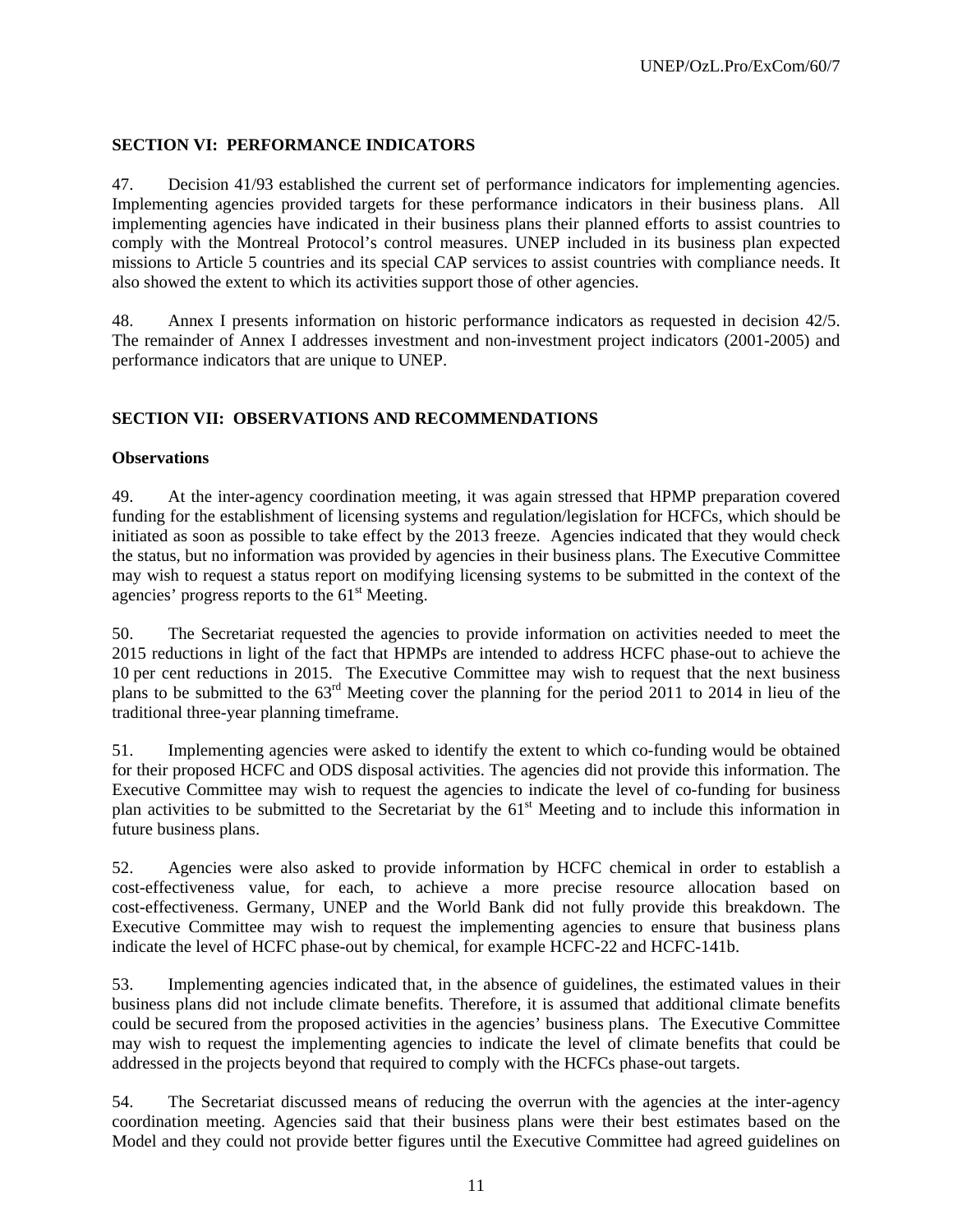HCFC costs. The Executive Committee may wish to consider the suggestions of the Secretariat with respect to resource allocation in the business plans as contained in this document.

#### **Recommendations**

- 55. The Executive Committee may wish to:
	- (a) Note the Consolidated 2010-2012 Business Plan of the Multilateral Fund as contained in UNEP/OzL.Pro/ExCom/60/7 and the fact that it addresses activities to address the 2015 control measures of the Montreal Protocol;
	- (b) Adopt a budget of US \$193.9 million for 2010 while noting the budget for 2011 of US \$203 million established by decision 57/4;
	- (c) Modify the multi-year agreements (MYA) amounts in the agencies' business plans to reflect the records of the Fund Secretariat;
	- (d) Consider the extent to which the Multilateral Fund should continue to allocate funding for terminal phase-out management plan (TPMP) activities beyond 2010 in the light of the approval of HCFC phase-out management plans (HPMP);
	- (e) Limit the allocation for the TPMP in Somalia to the maximum level per decision 45/54(c) and adjust the business plans of UNEP and UNIDO, accordingly;
	- (f) Request the implementing agencies to consider the need for methyl bromide activities in Iraq and methyl chloroform activities in Brazil, Colombia, Haiti, India, the Democratic People's Republic of Korea and Mexico;
	- (g) Amend the business plans of the implementing agencies according to the Model rolling three-year phase-out plan for institutional strengthening projects;
	- (h) Determine whether new project preparation requests for ODS disposal, as well as those without ODS phase-out, that are included in the business plans should be removed in the light of decision 58/19, paragraph  $(a)(ii)$  b;
	- (i) Reduce the allocation for the ODS disposal activity in China to US \$1.9 million for the 150 ODP tonnes to be destroyed instead of the US \$4.311 million total costs in the business plans of UNIDO (US \$2.129 million) and Japan (US \$2.182 million);
	- (j) Agree a window, in the light of decision XXI/2, for ODS disposal activities amounting to US \$TBD;
	- (k) Allow/remove tonnage beyond that required for compliance with the 2015 control measures for the accelerated phase-out indicated in the business plans according to the Compliance Oriented Model for: China; Colombia; Costa Rica; Indonesia; Jordan; Mongolia; the Philippines; Seychelles; and Thailand;
	- (l) Add tonnage to the resource allocation for the following countries to ensure there are sufficient resources to meet compliance requirements since the tonnage level was more than 10 ODP tonnes below that required: Argentina; Kenya; Kuwait; Mexico; Nigeria; Viet Nam; and Yemen;
	- (m) Establish a resource allocation for HCFC production in the business plans amounting to US \$TBD for the period 2010 to 2014;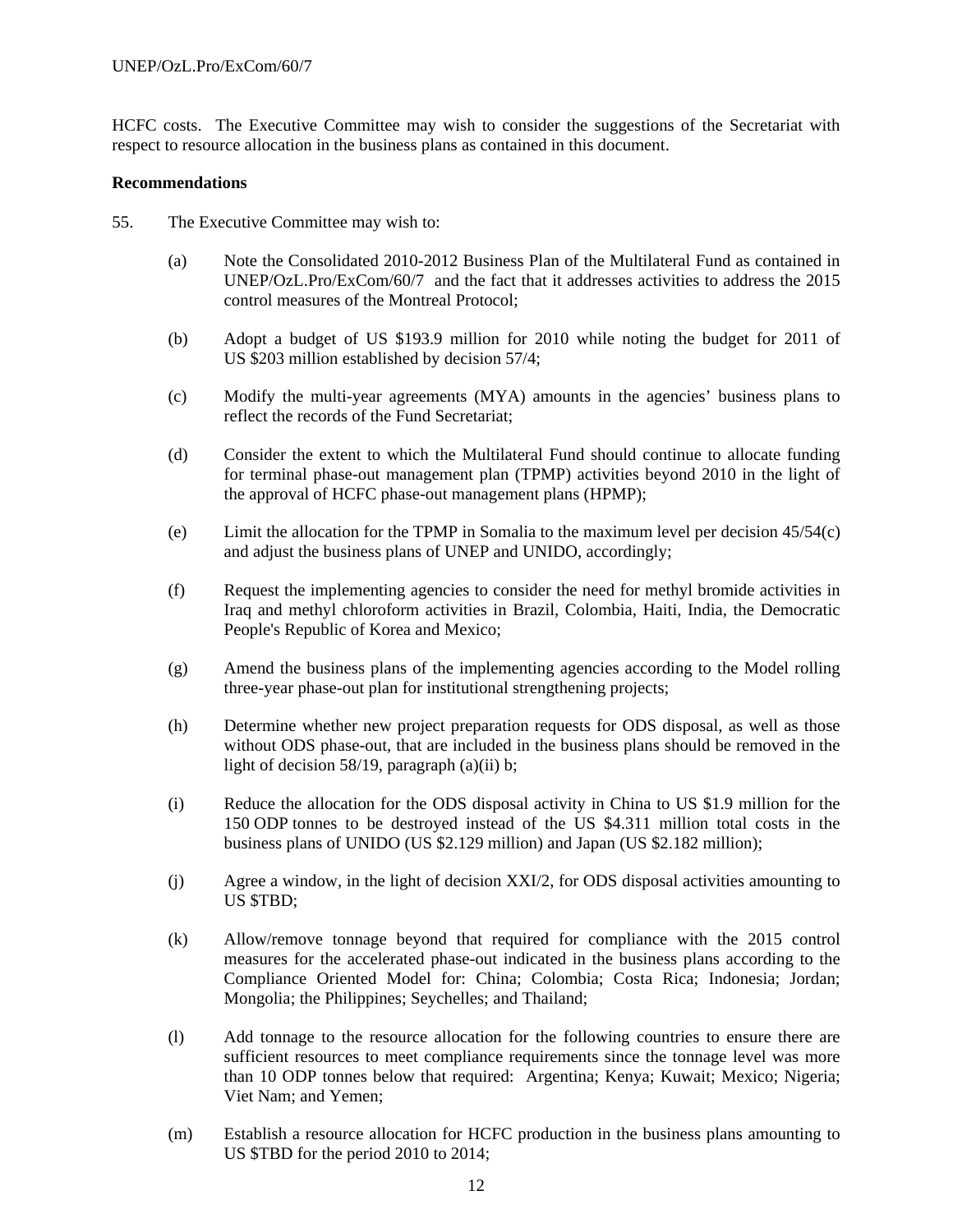- (n) Remove/maintain activities in the business plans funds for:
	- (i) The HCFC production sector for countries not currently eligible;
	- (ii) The HCFC production sector beyond project preparation in the current triennium;
	- (iii) Additional HCFC demonstration projects beyond those for which project preparation had already been approved;
	- (iv) HCFC demonstration projects without a phase-out; and,
	- (v) HCFC demonstration projects to be submitted after 2011;
- (o) Change the business plans for HPMP, HCFC demonstration and HCFC investment project preparation to correspond to the values approved for such activities in the light of decisions 55/13, and 56/16;
- (p) Allocate funds in the business plans for low-volume-consuming countries (LVCs) in the light of the discussion of HPMPs for the servicing sector to-date;
- (q) Adjust the cost-effectiveness of HCFC activities for non-LVCs to US \$TBD/ODP kilogram based on the tonnage included in the agencies' business plans for planning purposes, as adjusted, and taking into account other decisions taken by the Committee with respect to business plan allocations;
- (r) Include in business planning a cost-effectiveness differentiation for the HCFC phase-out similar to that experienced for the CFC phase-out where China received 81 per cent of the cost-effectiveness value received by other Article 5 countries; and,
- (s) Request:
	- (i) A status report on modifying licensing systems to address the accelerated phase-out of HCFCs to be submitted in the context of the agencies' progress reports to be submitted to the  $61<sup>st</sup>$  Meeting:
	- (ii) That the business plans to be submitted to the  $63<sup>rd</sup>$  Meeting should address planning for the period 2011 to 2014; and,
	- (iii) Implementing agencies to indicate in a submission to the  $61<sup>st</sup>$  Meeting and in future business plans:
		- a) The level of co-funding that will be received for business plan activities;
		- b) The level of HCFC phase-out, by chemical, for example HCFC-22 and HCFC-141b; and,
		- c) The level of climate benefits that could be addressed beyond that required to achieve compliance.

---------------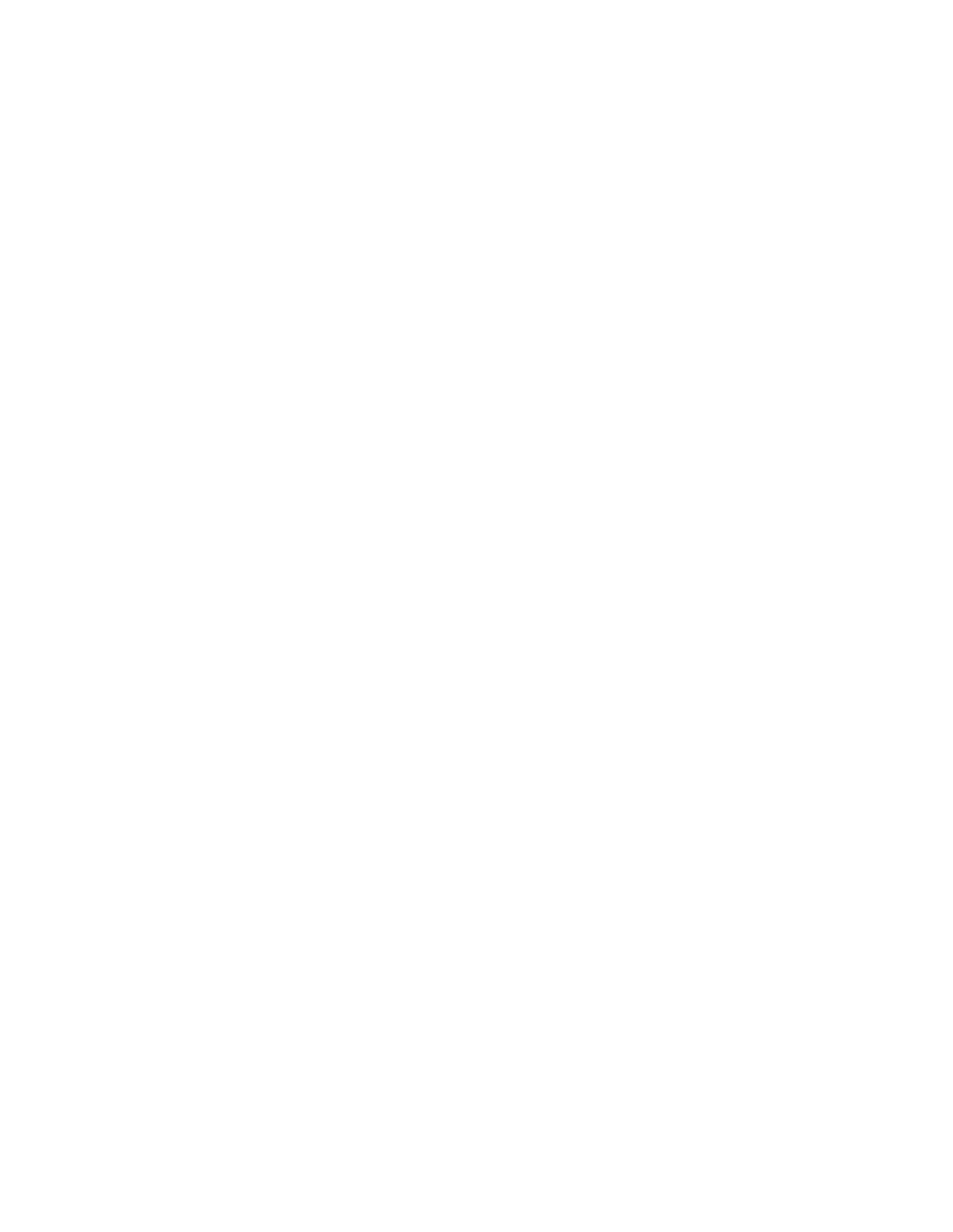## **Annex I**

## **HISTORICAL PERFORMANCE INDICATORS**

This annex presents the following tables:

- a) Proposed 2010, and Actual 2009, 2008, 2007 and 2006 Business Plan Performance Indicators;
- b) Quantitative Performance Indicators (2004 and 2005);
- c) Investment Project Performance Indicators (2001-2005);
- d) Non-investment Project Performance Indicators (2001-2005); and
- e) Proposed 2010, and Actual 2009, 2008, 2007 and 2006 Performance Indicator for UNEP's Compliance Assistance Programme (CAP).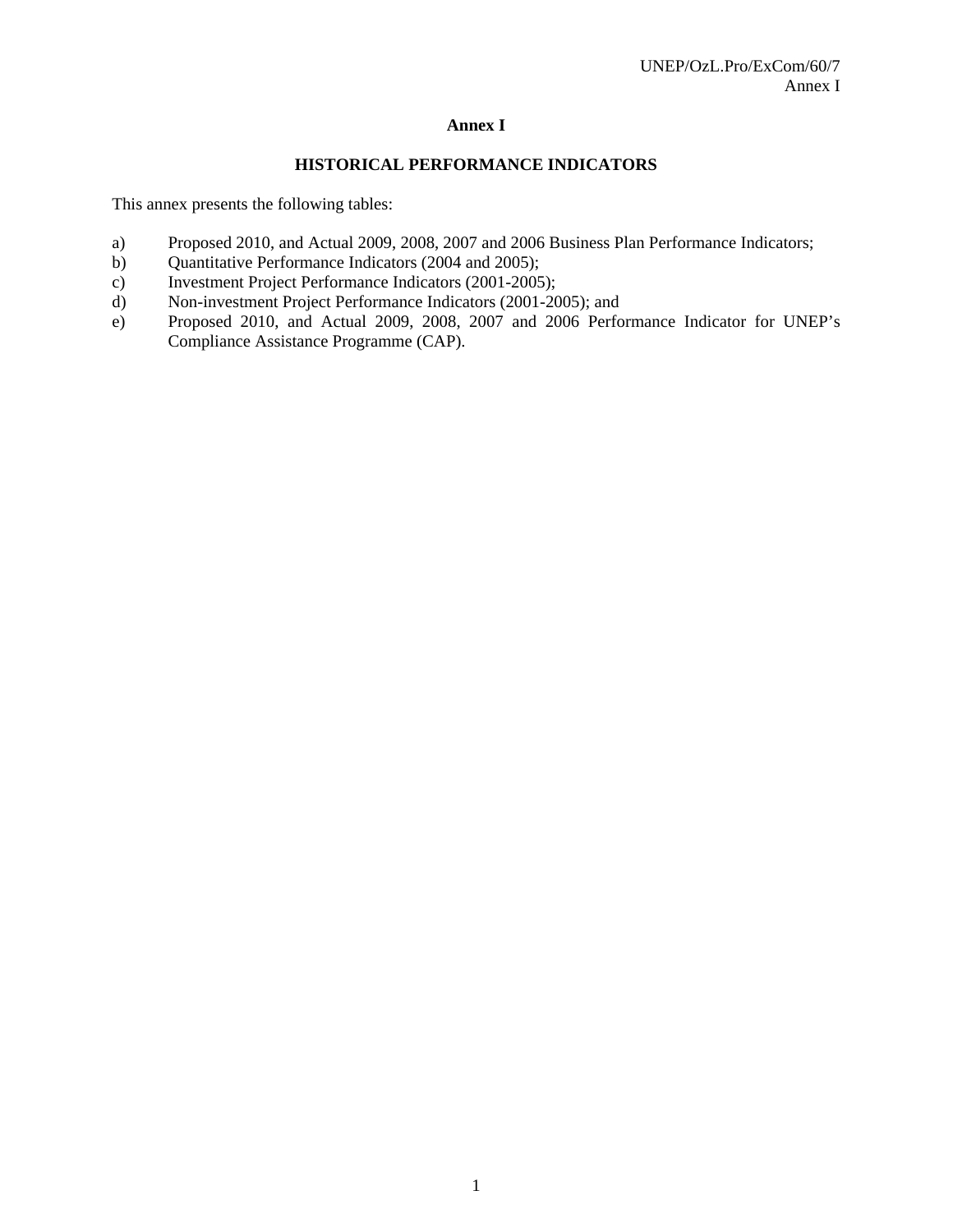## **A: PROPOSED 2010 AND ACTUAL 2009, 2008, 2007 AND 2006 BUSINESS PLAN PERFORMANCE INDICATORS BY AGENCY**

| Item                                                                                                                                                                            | <b>UNDP</b><br>2006 | <b>UNDP</b><br>2007 | <b>UNDP</b><br>2008 | <b>UNDP</b><br>2009 | <b>UNDP</b><br>2010 | <b>UNEP</b><br>2006   | <b>UNEP</b><br>2007 | <b>UNEP</b><br>2008  | <b>UNEP</b><br>2009   | <b>UNEP</b><br>2010   | <b>UNIDO</b><br>2006 | <b>UNIDO</b><br>2007 | <b>UNIDO</b><br>2008 | <b>UNIDO</b><br>2009 | <b>UNIDO</b><br>2010 | World<br><b>Bank</b> | World<br><b>Bank</b> | World<br><b>Bank</b> | World<br><b>Bank</b> | World<br><b>Bank</b> |
|---------------------------------------------------------------------------------------------------------------------------------------------------------------------------------|---------------------|---------------------|---------------------|---------------------|---------------------|-----------------------|---------------------|----------------------|-----------------------|-----------------------|----------------------|----------------------|----------------------|----------------------|----------------------|----------------------|----------------------|----------------------|----------------------|----------------------|
|                                                                                                                                                                                 |                     |                     |                     |                     |                     |                       |                     |                      |                       |                       |                      |                      |                      |                      |                      | 2006                 | 2007                 | 2008                 | 2009                 | 2010                 |
| Number of annual<br>programmes of multi-<br>year agreements<br>approved vs. those<br>planned                                                                                    | 27                  | 45                  | 39                  | 40                  | 45                  | 20                    | $\overline{35}$     | 35                   | 56                    | 104                   | 29                   | $\overline{32}$      | 30                   | 28                   | 32                   | 23 <sup>1</sup>      | 19 <sup>2</sup>      | 21/21                | 14/14                | $\overline{5/5}$     |
| Number of individual<br>projects/activities<br>(investment projects,<br>RMPs, halon banks,<br>TAS, institutional<br>strengthening)<br>approved vs. those<br>planned             | $7\phantom{.0}$     | 22                  | 24                  | 12                  | 15                  | 16                    | 30                  | 56<br>(excl.<br>CAP) | 88                    | 108                   | 11                   | 22                   | 55                   | 20                   | 15                   |                      | $\overline{4}$       | 6/6                  | $\mathcal{I}$        | 6/6                  |
| Milestone activities<br>completed (e.g. policy<br>measures, regulatory<br>assistance)/ODS levels<br>achieved for approved<br>multi-year annual<br>tranches vs. those<br>planned | 15                  | 20                  | 27                  | 36                  | 9                   | $\boldsymbol{\Delta}$ | 9                   | 20                   | 51                    | 23                    | 22                   | 20                   | 19                   | 26                   | 11                   | 20                   | 18                   | 21/21                | 14                   | 5/5                  |
| ODS phased-out for<br>individual projects vs.<br>those planned per<br>progress reports (ODP<br>tonnes)                                                                          | 2,622               | 1,229               | 1,888               | 633                 | tbd                 | $\overline{0}$        | $\overline{0}$      | $\overline{0}$       | $\overline{0}$        | $\overline{0}$        | 1,119.4              | 346.2                | 762.9                | 155.2                | 45.1                 | 2,288                | 1,334                | 253                  | 229                  | 240.3                |
| Project completion<br>(pursuant to Decision)<br>28/2 for investment<br>projects) and as<br>defined for non-<br>investment projects vs.<br>those planned in<br>progress reports  | 55                  | 60                  | 61                  | 98                  | tbd                 | 86                    | 86                  | 86                   | 86                    | 33                    | 36                   | 20                   | 19                   | 13                   | 18                   | 20 <sup>3</sup>      | 10 <sup>4</sup>      | $8^5$                | 6 <sup>6</sup>       | $5^7$                |
| Number of                                                                                                                                                                       | tbd <sup>8</sup>    | 4/6                 | 4/6                 | 1/1                 | 100%                | 77                    | 64                  |                      | 64 100% <sup>11</sup> | $100\%$ <sup>12</sup> | tbd <sup>13</sup>    | 11                   | 9                    | N/A                  | N/A                  | tbd <sup>14</sup>    | 9/9                  | 12/12                | 100%                 | 100%                 |

<sup>1</sup> *Includes three annual programmes of new multi-year projects expected to be approved by the Executive Committee in 2006.* 

*<sup>2</sup> Includes one annual programme of new multi-year projects expected to be approved by the Executive Committee in 2007.* 

<sup>3</sup> *Represents the number of projects expected to be completed in 2006, which will lead to an expected phase-out of 2,288 ODP tonnes.*

<sup>4</sup> *Represents the number of projects expected to be completed in 2007, which will lead to an expected phase-out of 1,334 ODP tonnes.*

<sup>5</sup> *Represents the number of projects expected to be completed in 2008, which will lead to an expected phase-out of 253 ODP tonnes.*

<sup>6</sup> *Includes two investment projects, three institutional strengthening projects, and one technical assistance project.* 

<sup>7</sup> *Includes one investment project, two institutional strengthening projects, and two technical assistance projects.*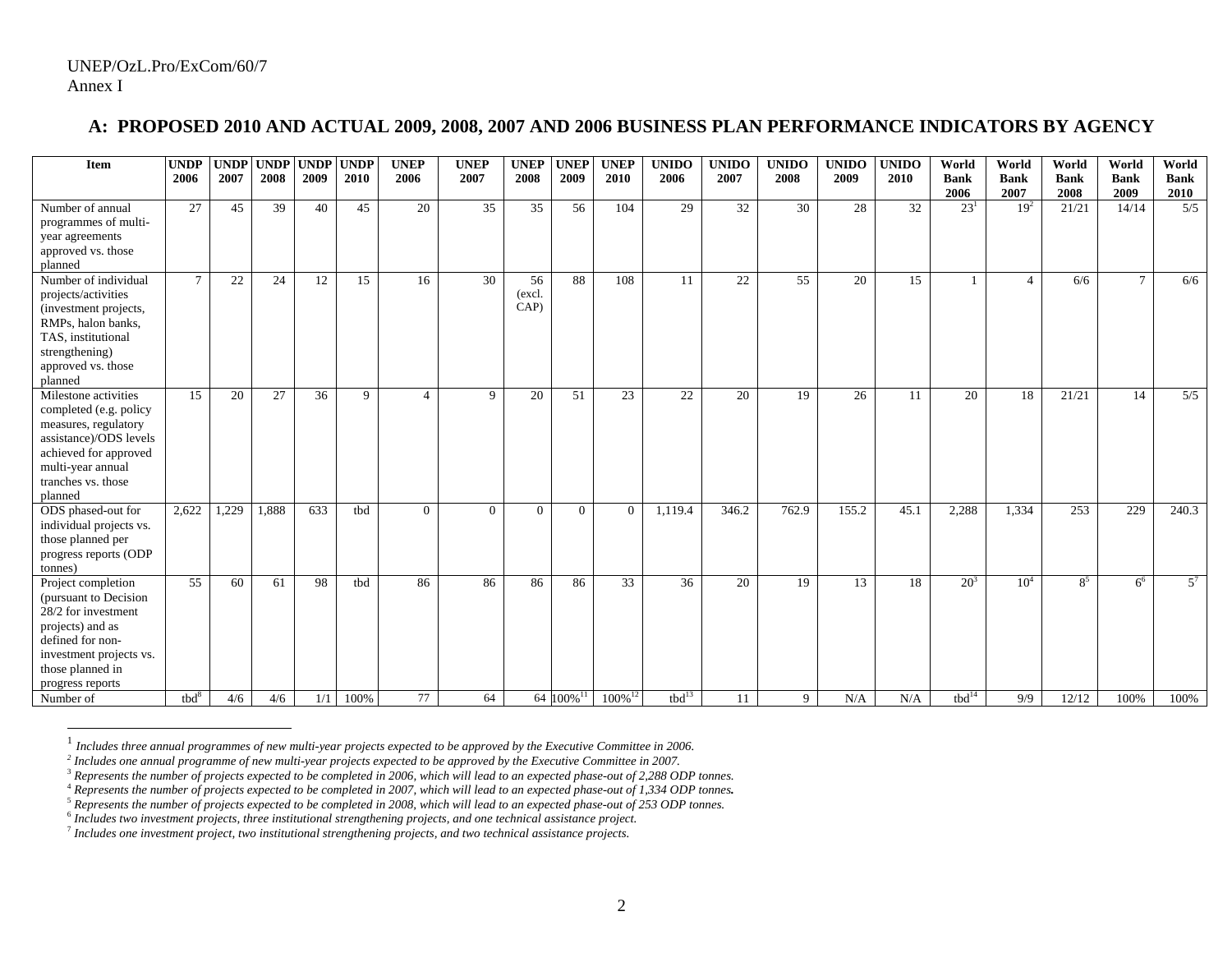| Item                                                          | <b>UNDP</b> | <b>UNDP</b> | <b>UNDP</b> | <b>UNDP</b> | <b>UNDP</b> | <b>UNEP</b> | <b>UNEP</b>             | <b>UNEP</b> | UNEP | <b>UNEP</b> | <b>UNIDO</b> | <b>UNIDO</b>        | <b>UNIDO</b>                                                                                                            | <b>UNIDO</b> | UNIDO               | World               | World               | World               | World               | World               |
|---------------------------------------------------------------|-------------|-------------|-------------|-------------|-------------|-------------|-------------------------|-------------|------|-------------|--------------|---------------------|-------------------------------------------------------------------------------------------------------------------------|--------------|---------------------|---------------------|---------------------|---------------------|---------------------|---------------------|
|                                                               | 2006        | 2007        | 2008        | 2009        | 2010        | 2006        | 2007                    | 2008        | 2009 | 2010        | 2006         | 2007                | 2008                                                                                                                    | 2009         | 2010                | <b>Bank</b><br>2006 | <b>Bank</b><br>2007 | <b>Bank</b><br>2008 | <b>Bank</b><br>2009 | <b>Bank</b><br>2010 |
| policy/regulatory<br>assistance completed<br>vs. that planned |             | (67%)       | (67%        | $(100\%)$   |             | countries   | countries <sup>10</sup> | countries   |      |             |              |                     |                                                                                                                         |              |                     |                     |                     |                     |                     |                     |
| Speed of financial                                            | On          | On          | <b>Op</b>   | On          | On          | On          | On                      | On          | On   | On          |              | 12 months 12 months | 12 months                                                                                                               |              | 12 months 12 months |                     | 11                  |                     |                     |                     |
| completion vs. that                                           | Time        | time        | time        | time        | time        | Time        | time                    | time        | time | time        | after        | after               | after                                                                                                                   | after        | after               | months              | months              | months              | months              | months              |
| required per progress<br>report completion                    |             |             |             |             |             |             |                         |             |      |             |              |                     | operational operational   operational operational pperational<br>completion completion completion completion completion |              |                     |                     |                     |                     |                     |                     |
| dates<br>Timely submission of                                 | On          | <b>On</b>   | On          | On          | On          | On          | On                      | On          | On   | On          | On           | On                  | On                                                                                                                      | On           | On                  | 100%                | 100%                | 100%                | 100%                | 100%                |
| project completion<br>reports vs. those<br>agreed             | Time        | time        | time        | time        | time        | Time        | time                    | time        | time | time        | time         | time                | time                                                                                                                    | time         | time                |                     |                     |                     |                     |                     |
| Timely submission of                                          | On          | On.         | On          | On          | On          | On          | On                      | On          | On   | On          | On           | On                  | On                                                                                                                      | On           | On                  | 100%                | 100%                | 100%                | 100%                | 100%                |
| progress reports and<br>responses unless<br>otherwise agreed  | Time        | time        | time        | time        | time        | Time        | time                    | time        | time | time        | time         | time                | time                                                                                                                    | time         | time                |                     |                     |                     |                     |                     |

 $\!8$  The Executive Committee requested UNDP to work in coordination with the Secretariat to provide a target for policy and regulatory assistance to countries requesting it to reflect the efforts it planned to undertake *regard within its approved projects and multi-year agreements as appropriate.* 

<sup>11</sup> 100% of countries listed in Annex I of UNEP's business plan narrative either received assistance or assistance was offered<br><sup>12</sup> 100% of countries listed in Annex I of UNEP's business plan narrative either received ass

 $^{13}$  The Executive Committee requested UNIDO to work in coordination with the Secretariat to provide a target for policy and regulatory assistance to countries requesting it to reflect the efforts it planned to undertak *that regard within its approved projects and multi-year agreements as appropriate.* 

 $^{14}$  The Executive Committee requested the World Bank to work in coordination with the Secretariat to provide a target for policy and regulatory assistance to countries requesting it to reflect the efforts it planned to *undertake in that regard within its approved projects and multi-year agreements as appropriate.*

9 *or 100% of countries listed in Annex I of the narrative either received assistance or assistance offered* 

10 *or 100% of countries listed in Annex I either received assistance or assistance was offered*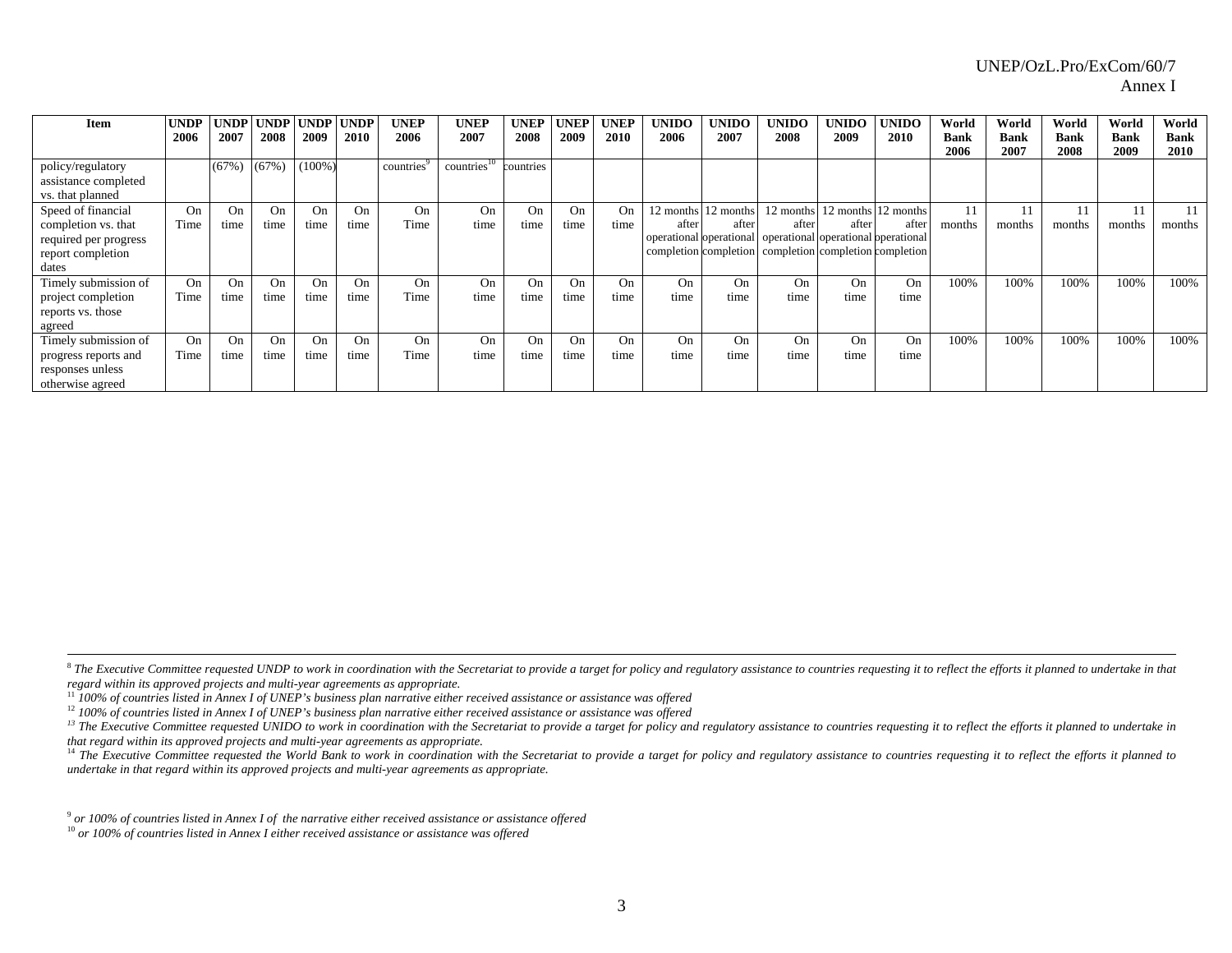# **B: QUANTITATIVE PERFORMANCE INDICATORS (2004 and 2005)**

| <b>Item</b>                               | <b>UNDP</b> | <b>UNDP</b> | <b>UNEP</b>    | <b>UNEP</b> | <b>UNIDO</b> | <b>UNIDO</b> | <b>World Bank</b> | <b>World Bank</b> |
|-------------------------------------------|-------------|-------------|----------------|-------------|--------------|--------------|-------------------|-------------------|
|                                           | 2004        | 2005        | 2004           | 2005        | 2004         | 2005         | 2004              | 2005              |
| Multi-year tranches approved              | 19          | 12          | 3              |             | 18           | 28           | 18                | 18                |
| Individual projects/activities approved   | 25          | 32          | 19             | 25          | 11           | 31           |                   |                   |
| Milestone activities completed            | 12          | 15.5        | N/a            | 3           | 14           | 17           | 15                | 19                |
| ODS phased-out for individual projects in | 2,579       | 1,288       | 0              | 20          | 4,790.6      | 1,654        | 4,961             | 2,277             |
| <b>ODP</b> tonnes                         |             |             |                |             |              |              |                   |                   |
| Project completion                        | 97          | 42          | 8              | 24          | 84           | 28           | 40                | 44                |
| Policy/regulatory assistance completed    | N/a         | N/a         | $\overline{2}$ | 63          | 15           | 11           | All targets in    | N/a               |
|                                           |             |             |                |             |              |              | annual            |                   |
|                                           |             |             |                |             |              |              | phase-out         |                   |
| Speed of financial completion             | 88 of 104   | 174         | 19 of 34       | 12 of 49    | 9.3          | 8 months     | 12 months         | 9 months          |
|                                           | (85%)       |             | (56%)          | (24%)       | months       |              |                   |                   |
| Timely submission of project completion   | 97%         | 111         | 100%           | On Time     | 100%         | On Time      | 84%               | On Time           |
| reports                                   |             |             |                |             |              |              |                   |                   |
| Timely submission of progress reports     | On Time     | On Time     | On Time        | Not On      | On Time      | On Time      | On Time           | On Time           |
|                                           |             |             |                | Time        |              |              |                   |                   |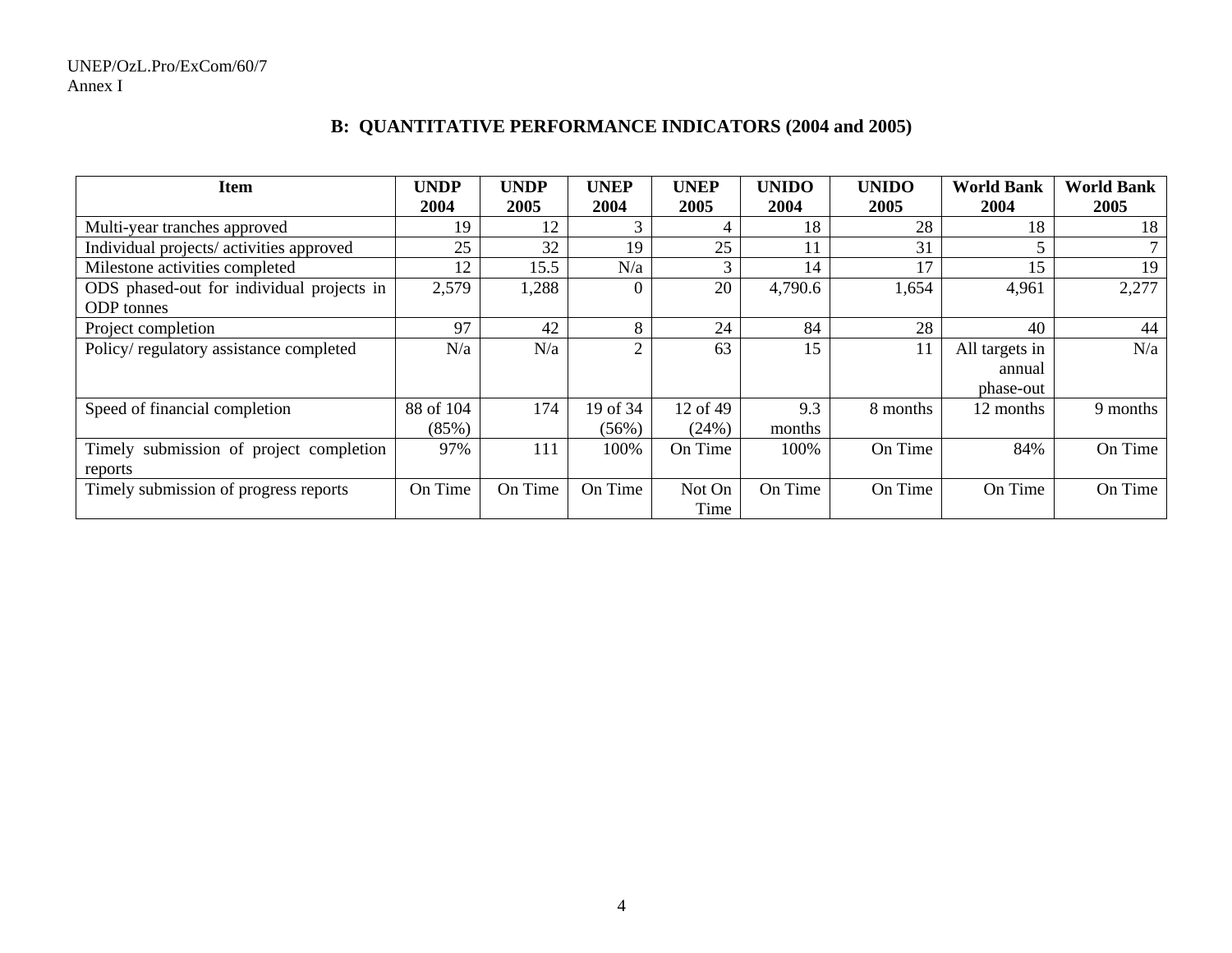#### UNEP/OzL.Pro/ExCom/60/7 Annex I

# **C: INVESTMENT PERFORMANCE INDICATORS (2001-2005)**

| <b>ITEM</b>                                                | <b>UNDP</b><br>2005 | <b>UNDP</b><br>2004 | <b>UNDP</b><br>2003      | <b>UNDP</b><br>2002 | <b>UNDP</b><br>2001 | <b>UNIDO</b><br>2005 | <b>UNIDO</b><br>2004 | <b>UNIDO</b><br>2003 | <b>UNIDO</b><br>2002 | <b>UNIDO</b><br>2001 | World<br><b>Bank 2005</b>                                    | World<br><b>Bank 2004</b> | World<br><b>Bank 2003</b> | World<br><b>Bank 2002</b> | World<br><b>Bank 2001</b> |
|------------------------------------------------------------|---------------------|---------------------|--------------------------|---------------------|---------------------|----------------------|----------------------|----------------------|----------------------|----------------------|--------------------------------------------------------------|---------------------------|---------------------------|---------------------------|---------------------------|
| ODP phased out                                             | 1,663               | 6,200               | 5,871                    | 4,582               | 5,997               | 1,544.64             | 5,545.52             | 6,096                | 2,890                | 2,480                | N/A                                                          | 21,812.59                 | 17,395                    | 16,139                    | 6,340                     |
| Funds disbursed                                            | 26,601,892          | \$31,240,209        | \$24,483,520             | \$29,320,118        | \$33,358,056        | 31,840,094           | 31,963,576           | \$28,773,312         | \$28,747,215         | \$27,671,558         | N/A                                                          | 55,729,832                | \$65,083,377              | \$56,531,824              | \$40,175,452              |
| Project completion<br>reports                              | 111                 | 97%                 | 106%                     | 86.50%              | 86.16%              | 78                   | 100%                 | 625%                 | 300%                 | 100%                 | N/A                                                          | 84%                       | 84%                       | 103%                      | 74%                       |
| Distribution among<br>countries*                           | 14                  | 28                  | 18                       | 18                  | 22                  | 23                   | 18                   | 14                   | 19                   | 24                   | N/A                                                          | 12                        | 11                        | 11                        | 10                        |
| Timely submission<br>of progress report                    |                     | N/a                 | On Time                  | On Time             | N/a                 |                      | N/a                  | On Time              | On Time              | N/a                  |                                                              | N/a                       | On Time                   | On Time                   | N/a                       |
| Number of project<br>completed in year<br>of business plan |                     | N/a                 | 116                      | 106                 | N/a                 |                      | N/a                  | 54                   | 46                   | N/a                  |                                                              | N/a                       | 45                        | 46                        | N/a                       |
| Value of projects<br>approved*                             | \$26,123,608        | \$24,422,808        | \$29,290,743             | \$37,661,853        | \$40,533,068        | 55,170,547           | 36,878,656           | \$23,624,603         | \$32,884,334         | \$28,436,163         | <b>US \$68</b><br>million<br>(excluding<br>Support<br>Costs) | \$82,629,695              | \$75,107,277              | \$62,531,489              | \$48,139,038              |
| ODP to be phased<br>$out*$                                 | 2,940               | 3,606.40            | 3,810                    | 3,312.90            | 4,352               | 16,540.00            | 9,587                | 1,120                | 4,074                | 4,645.80             | 65,722.00                                                    | 20,534                    | 11,352                    | 12,605.90                 | 11,456                    |
| $\overline{of}$ project<br>Cost<br>preparation             | 1.44%               | 3.61%               | 1.60%                    | 2.54%               | 1.10%               | 0.86                 | 2.01%                | 3.64%                | 3.28%                | 2.73%                | 0.40                                                         | 0.16%                     | 0.64%                     | 0.43%                     | 1.26%                     |
| Cost-effectiveness                                         | \$8.24              | \$6.27              | \$7.10                   | \$10.35             | \$8.30              | 3.10                 | \$3.58               | \$9.79               | \$7.28               | \$6.12               | 1.04                                                         | \$3.74                    | \$6.12                    | \$4.57                    | \$3.85                    |
| Speed<br>of<br>first<br>disbursement                       | 12.9<br>months      | 12.91<br>months     | 12.8 months              | 12.8 months         | 12.84<br>months     | 8.97<br>months       | 9.06<br>months       | 9.2 months           | 9.16 months          | 9.29 months          | 25 months                                                    | 26.02<br>months           | 26 months                 | 26.28<br>months           | 25.33<br>months           |
| Speed<br>of<br>completion                                  | 32.9<br>months      | 32.41<br>months     | $\overline{32.4}$ months | 32.7 months         | 33.6 months         | 32.98<br>months      | 32.35<br>months      | 31.7 months          | 30.89<br>months      | 29.85<br>months      | 40 months                                                    | 40.88<br>months           | 41 months                 | 41.35<br>months           | 40.09<br>months           |
| Net emission due to<br>delays                              | 13,508              | 12,440              | 9,322                    | 13,375              | 14,381              | 5,354.00             | 15,874               | 5,114                | 6,579.50             | 5,940                | 17,651.00                                                    | 18,155                    | 21,807                    | 24,889                    | 25,257                    |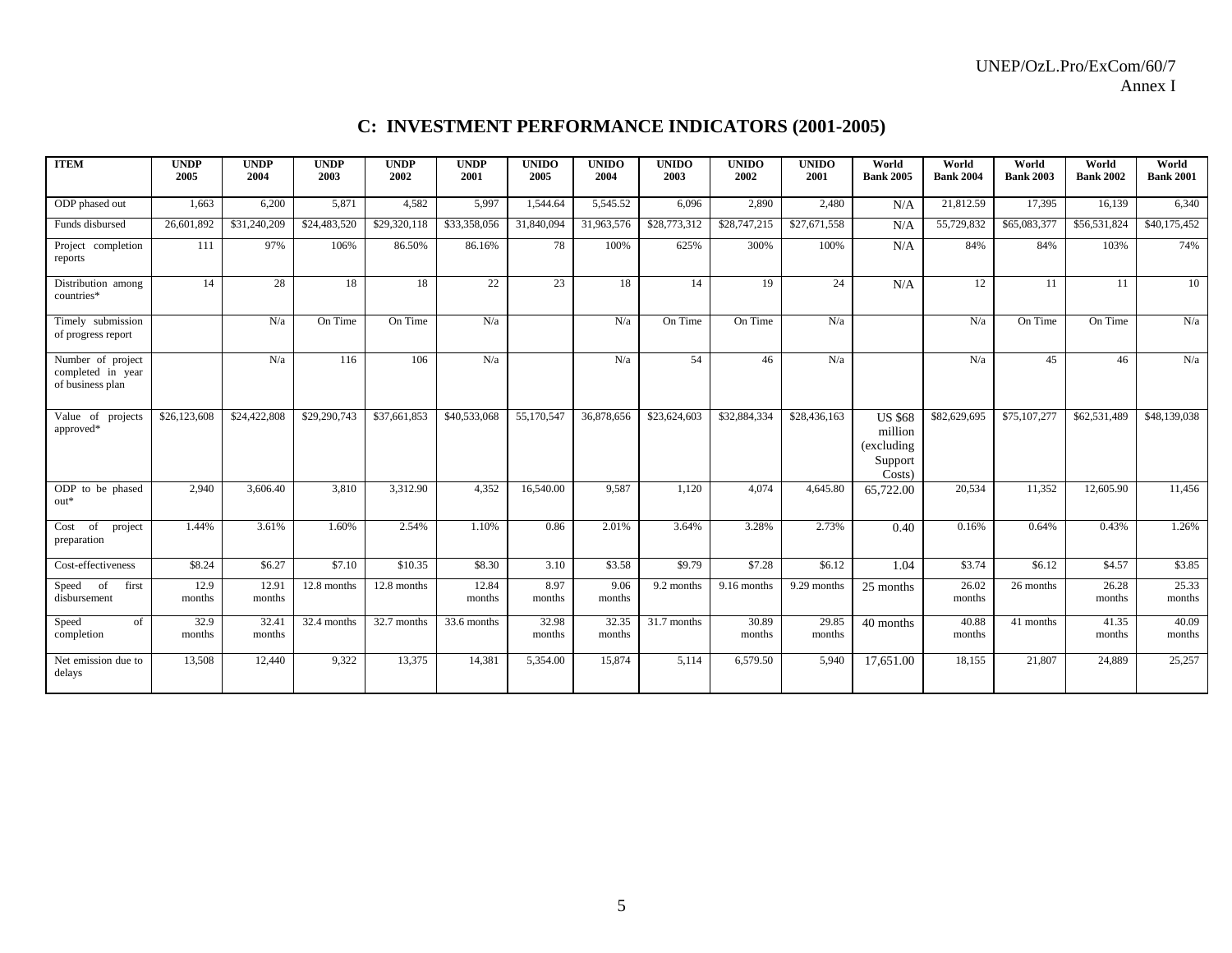| <b>AGENCY</b>                                                     | <b>UNDP</b><br>2005 | <b>UNDP</b><br>2004 | <b>UNDP</b><br>2003 | <b>UNDP</b><br>2002 | <b>UNDP</b><br>2001 | <b>UNEP</b><br>2005 | <b>UNEP</b><br>2004 | <b>UNEP</b><br>2003 | <b>UNEP</b><br>2002 | <b>UNEP</b><br>2001 | <b>UNIDO</b><br>2005 | <b>UNIDO</b><br>2004 | <b>UNIDO</b><br>2003 | <b>UNIDO</b><br>2002 | <b>UNIDO</b><br>2001              | World<br><b>Bank</b><br>2005 | World<br><b>Bank</b><br>2004 | World<br><b>Bank</b><br>2003 | World<br>Bank<br>2002 | World<br>Bank<br>2001       |
|-------------------------------------------------------------------|---------------------|---------------------|---------------------|---------------------|---------------------|---------------------|---------------------|---------------------|---------------------|---------------------|----------------------|----------------------|----------------------|----------------------|-----------------------------------|------------------------------|------------------------------|------------------------------|-----------------------|-----------------------------|
| Number of<br>Projects<br>Completed                                |                     |                     | 22                  | 11                  | 8                   |                     |                     | 69% of<br>approved  | 66% of<br>approved  | 62% of<br>approved  |                      |                      | 16                   | 13                   | 3                                 |                              |                              | .5                           | 2                     |                             |
| Funds<br>Disbursed<br>(US\$)                                      | 3,224,343           | 2,488,374           | 3,693,816           | 2,167,508           | 1,684,702           | 10,855,433          | 54% of<br>approved  | 72% of<br>approved  | 68% of<br>approved  | 68% of<br>approved  | 1,387,905            | 1,353,861            | 1,201,983            | 775,244              | 461,385                           | 1,221,964                    | 813,599                      | 2,246,337                    | 546,533               | 281,715                     |
| Speed<br>until<br>first<br>disbursement                           | 11.5<br>months      | 11.44<br>months     | 11<br>months        | 11.4<br>months      | 10.5<br>months      | 8.41<br>months      | 8.49<br>months      | 7.6<br>months       | 7.3<br>months       | 6.87<br>months      | 8.95<br>months       | 9.34<br>months       | 9.4<br>months        | 9.85<br>months       | 9.15<br>months                    | 14<br>months                 | 14.58<br>months              | 13.7<br>months               | 12.05<br>months       | 11.95<br>months             |
| Speed<br>until<br>project<br>completion                           | 35.4<br>months      | 35.36<br>months     | 35<br>months        | 34.7<br>months      | 35.1<br>months      | 32.44<br>months     | 31.8<br>months      | 31<br>months        | 30.4<br>months      | 29.66<br>months     | 31.93<br>months      | 33.89<br>months      | 33.7<br>months       | 33.84<br>months      | 33.66<br>months                   | 32<br>months                 | 30.39<br>months              | 30<br>months                 | 28.85<br>months       | 29.24<br>months             |
| Timely<br>submission<br>of progress<br>report                     |                     | N/a                 | On Time             | On-time             | N/a                 |                     | N/a                 | On Time             | On Time             | N/a                 |                      | N/a                  | On Time              | On-<br>time          | N/a                               |                              | N/a                          | On Time                      | $On-$<br>time         | N/a                         |
| Policies<br>initiated<br>from<br>non-<br>investment<br>activities |                     | N/a                 | 6                   | 28                  | 8<br>countries      |                     | N/a                 | 21<br>countries     | 11<br>countries     | N/p                 |                      | N/a                  | 2<br>countries       | countries            | Policies<br>in $2-4$<br>countries |                              | N/a                          | None                         | country               | $\overline{2}$<br>countries |
| Reduction in<br>ODP<br>from<br>non-<br>investment<br>activities   |                     | N/a                 | $\Omega$            |                     | 125<br>tonnes       |                     | N/a                 | $\Omega$            | $\Omega$            | N/p                 |                      | N/a                  | 45                   |                      | 65<br>tonnes                      |                              | N/a                          | 86.9                         | $\Omega$              | 0 tonnes                    |

# **D: NON-INVESTMENT PERFORMANCE INDICATORS (2001-2005)**